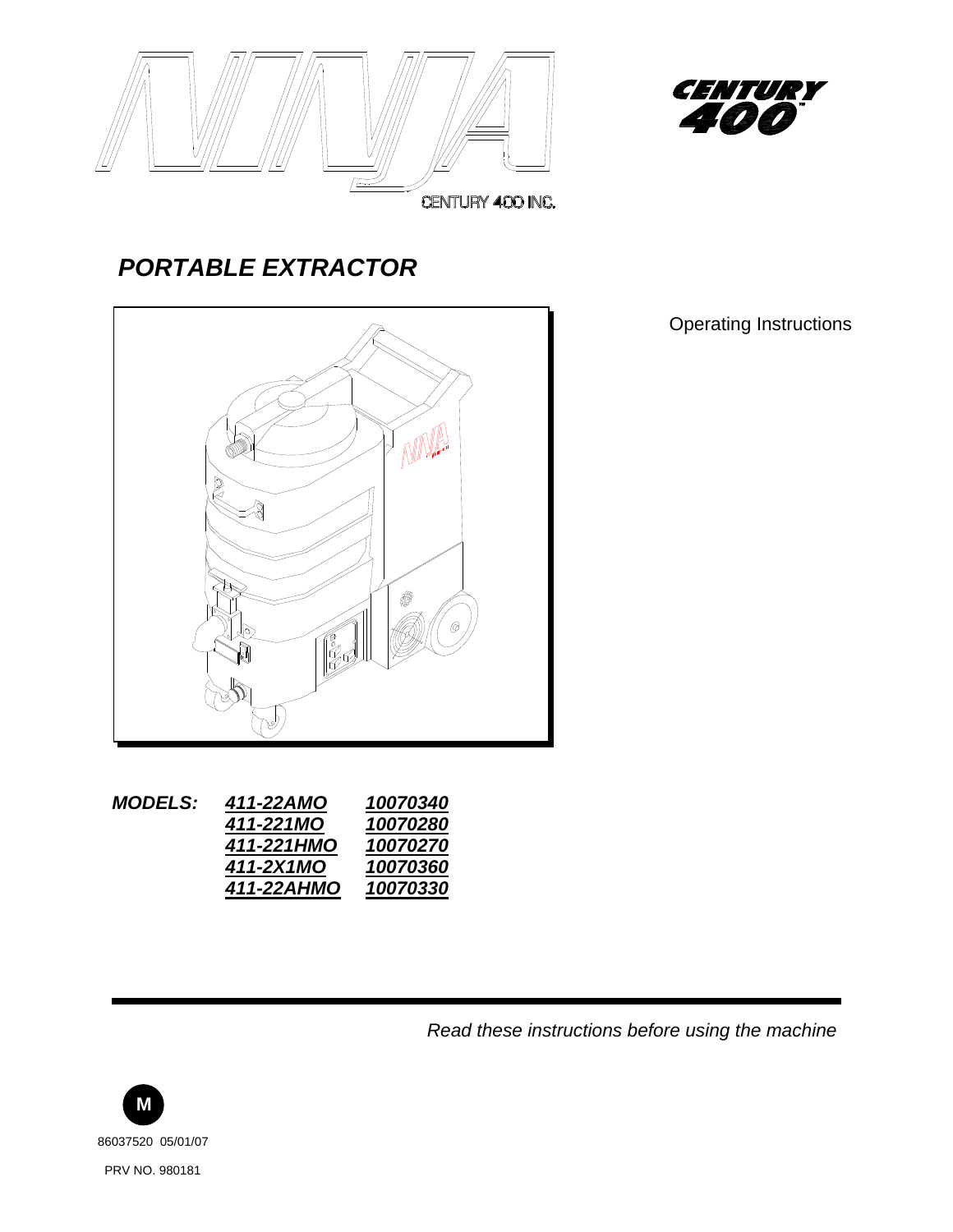## *MACHINE DATA LOG/OVERVIEW*

**MODEL** *\_\_\_\_\_\_\_\_\_\_\_\_\_\_\_\_\_\_\_\_\_\_\_\_\_\_\_\_\_\_\_\_\_\_\_\_\_\_\_* 

**DATE OF PURCHASE \_\_\_\_\_\_\_\_\_\_\_\_\_\_\_\_\_\_\_\_\_\_\_\_\_\_** 

**SERIAL NUMBER \_\_\_\_\_\_\_\_\_\_\_\_\_\_\_\_\_\_\_\_\_\_\_\_\_\_\_\_\_\_**

**SALES REPRESENTATIVE # \_\_\_\_\_\_\_\_\_\_\_\_\_\_\_\_\_\_\_\_\_** 

### **YOUR DEALER**

| Name:                |                                                                               |  |  |
|----------------------|-------------------------------------------------------------------------------|--|--|
| Address:             |                                                                               |  |  |
| <b>Phone Number:</b> | <u> 2000 - Jan Alexander (h. 1888).</u><br>1900 - Johann Alexander (h. 1800). |  |  |
|                      |                                                                               |  |  |

#### **OVERVIEW**

The Ninja is an electric powered carpet extractor intended for commercial use. This appliance applies a cleaning solution to the carpet and then vacuums the soiled water back into the recovery tank.

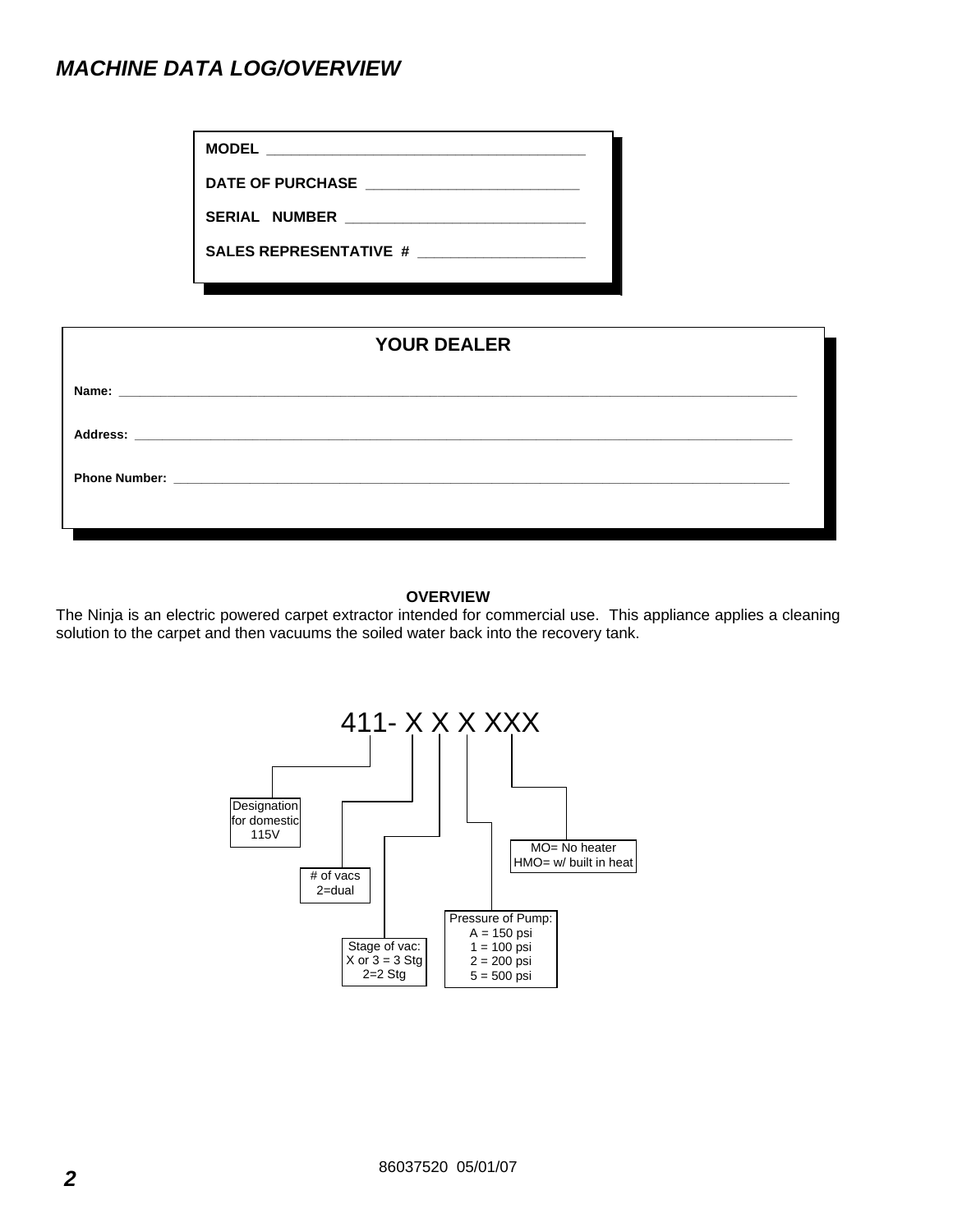### **HOW TO USE THIS MANUAL**

|--|--|--|--|--|

### **SAFETY**

| Important Safety Instructions 2-1 |  |
|-----------------------------------|--|
|                                   |  |
|                                   |  |
|                                   |  |

### **OPERATIONS**

| Pre-Run Machine Inspection 3-3 |  |
|--------------------------------|--|
|                                |  |
|                                |  |
| Emptying & Cleaning Tanks3-3   |  |

### **MAINTENANCE**

| Vacuum Motor Replacement  4-2 |  |
|-------------------------------|--|
|                               |  |
|                               |  |
|                               |  |
|                               |  |

### **GROUP PARTS LIST**

| 5-1      |
|----------|
| 5-3      |
| 5-5      |
| 5-7      |
| 5-9      |
| $5 - 11$ |
| $5 - 13$ |
| 5-15     |
| $5 - 17$ |
| $5 - 18$ |
| $5 - 19$ |
| 5-20     |
| 5-21     |
|          |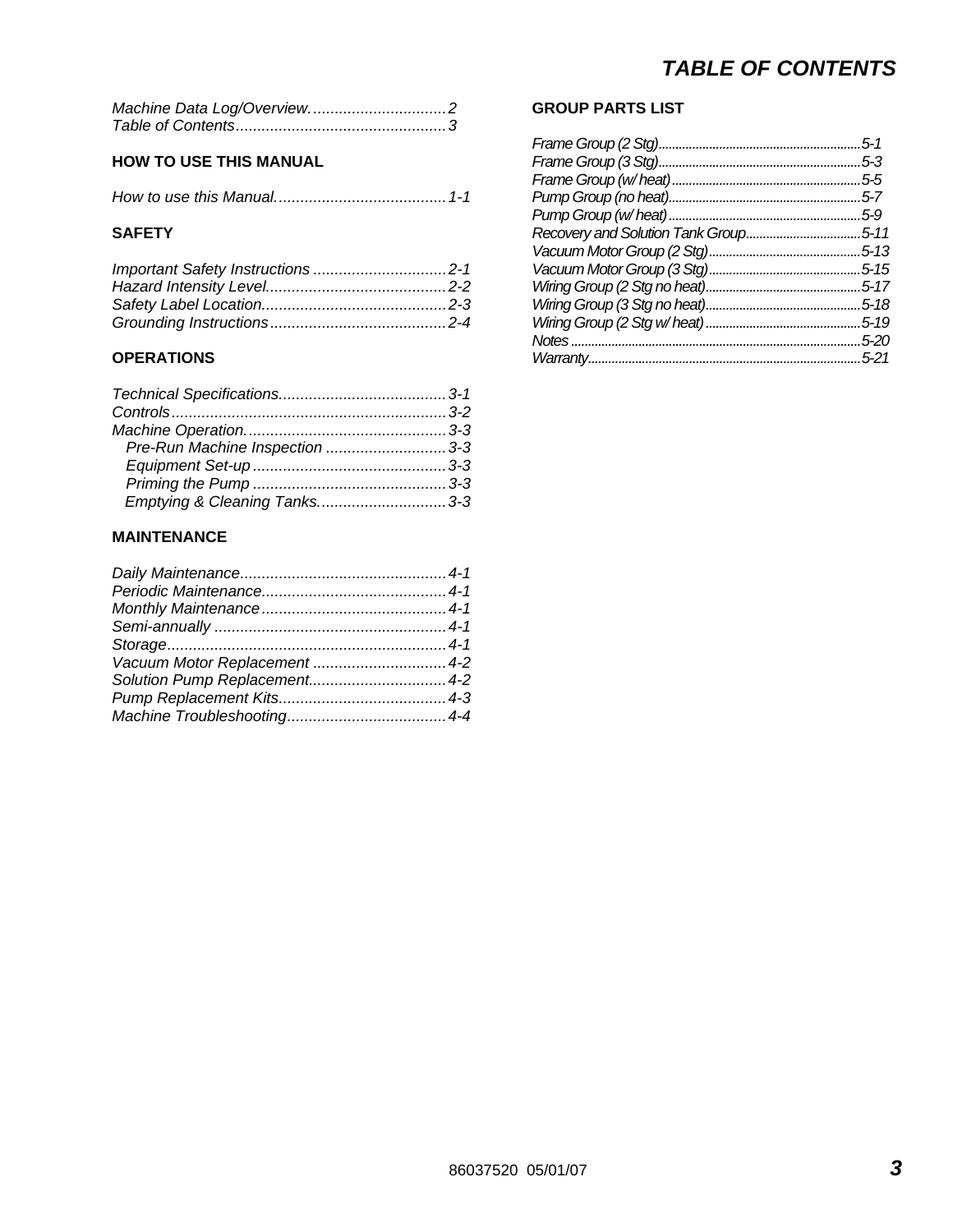## *HOW TO USE THIS MANUAL*

This manual contains the following sections:

- HOW TO USE THIS MANUAL
- **SAFETY**
- **OPERATIONS**
- **MAINTENANCE**
- PARTS LIST

The HOW TO USE THIS MANUAL section will tell you how to find important information for ordering correct repair parts.

Parts may be ordered from authorized dealers. When placing an order for parts, the machine model and machine serial number are important. Refer to the MACHINE DATA box which is filled out during the installation of your machine. The MACHINE DATA box is located to the inside of the front cover of this manual.

| DATE OF PURCHASE NATIONAL STATE OF PURCHASE |
|---------------------------------------------|
| SERIAL NUMBER <b>SERIAL SERIAL SERIAL</b>   |
| <b>SALES REPRESENTATIVE #</b>               |
|                                             |

The model and serial number of your machine is on the front of the Frame.



The SAFETY section contains important information regarding hazard or unsafe practices of the machine. Levels of hazards are identified that could result in product or personal injury, or severe injury resulting in death.

The OPERATIONS section is to familiarize the operator with the operation and function of the machine.

The MAINTENANCE section contains preventive maintenance to keep the machine and its components in good working condition. They are listed in this general order:

- **Maintenance**
- **Lubrication**
- Vacuum Motor Replacement
- Solution Pump Replacement
- **Troubleshooting**

The PARTS LIST section contains assembled parts illustrations and corresponding parts list. The parts lists include a number of columns of information:

- **REF** column refers to the reference number on the parts illustration.
- **PART NO.** column lists the part number for the part.
- **PRV NO.** reference number.
- **QTY** column lists the quantity of the part used in that area of the machine.
- **DESCRIPTION** column is a brief description of the part.
- **SERIAL NO. FROM** column indicates the first machine the part number is applicable to. When the machine design has changed, this column will indicate serial number of applicable machine. The main illustration shows the most current design of the machine. The boxed illustrations show older designs.
- **NOTES** column for information not noted by the other columns.

*NOTE: If a service or option kit is installed on your machine, be sure to keep the KIT INSTRUCTIONS which came with the kit. It contains replacement parts numbers needed for ordering future parts.*

*NOTE: The number on the lower left corner of the front cover is the part number for this manual.*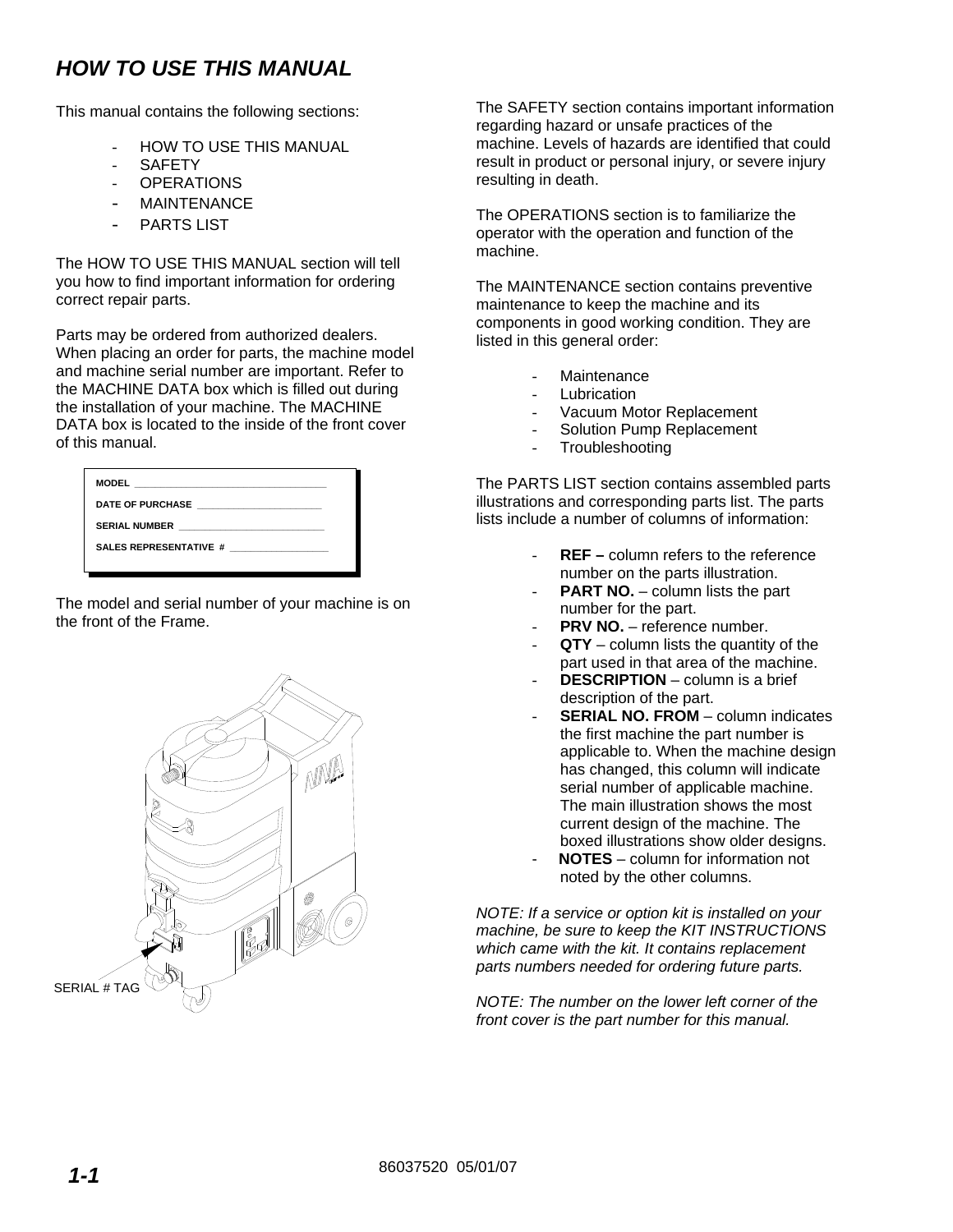## **IMPORTANT SAFETY INSTRUCTIONS When using an electrical appliance, basic precaution must always be followed, including the following:**

**READ ALL INSTRUCTIONS BEFORE USING THIS MACHINE. This machine is for commercial use.** 

**AWARNING: To reduce the risk of fire, electric shock, or injury:** 

Connect to a **properly grounded outlet**. See Grounding Instructions.

**Do not** leave the machine unattended. Unplug machine from outlet when not in use and before maintenance or service.

**Use only** indoors. Do not use outdoors or expose to rain.

**Do not** allow machine to be used as a toy. **Close attention** is necessary when used by or near children.

**Use only** as described in this manual. Use only manufacturer's recommended components and attachments.

**Do not** use damaged electrical cord or plug. Follow all instructions in this manual concerning grounding the machine. If the machine is **not working properly**, has been dropped, damaged, left outdoors, or dropped into water, return it to an authorized service center.

**Do not** pull or carry machine by electrical cord, use as a handle, close a door on cord, or pull cord around sharp edges or corners.

**Do not** run machine over cord. **Keep** cord away from heated surfaces.

**Do not** unplug machine by pulling on cord. To unplug, grasp the electrical plug, not the electrical cord.

**Do not** handle the electrical plug or machine with wet hands.

**Do not** operate the machine with any openings blocked. Keep openings free of debris that may reduce airflow.

This machine is intended for cleaning carpet only.

**Do not** vacuum anything that is burning or smoking, such as cigarettes, matches, or hot ashes.

This machine is not suitable for picking up health endangering dust.

Turn off all controls before unplugging.

**Machine can cause a fire** when operating near flammable vapors or materials. Do not operate this machine near flammable fluids, dust or vapors.

**This machine is suitable for commercial use, for example in hotels, schools, hospitals, factories, shops and offices for more than normal housekeeping purposes.** 

Maintenance and repairs must be done by qualified personnel.

If foam or liquid comes out of machine, switch off immediately.

## **SAVE THESE INSTRUCTIONS**

86037520 05/01/07 *2-1*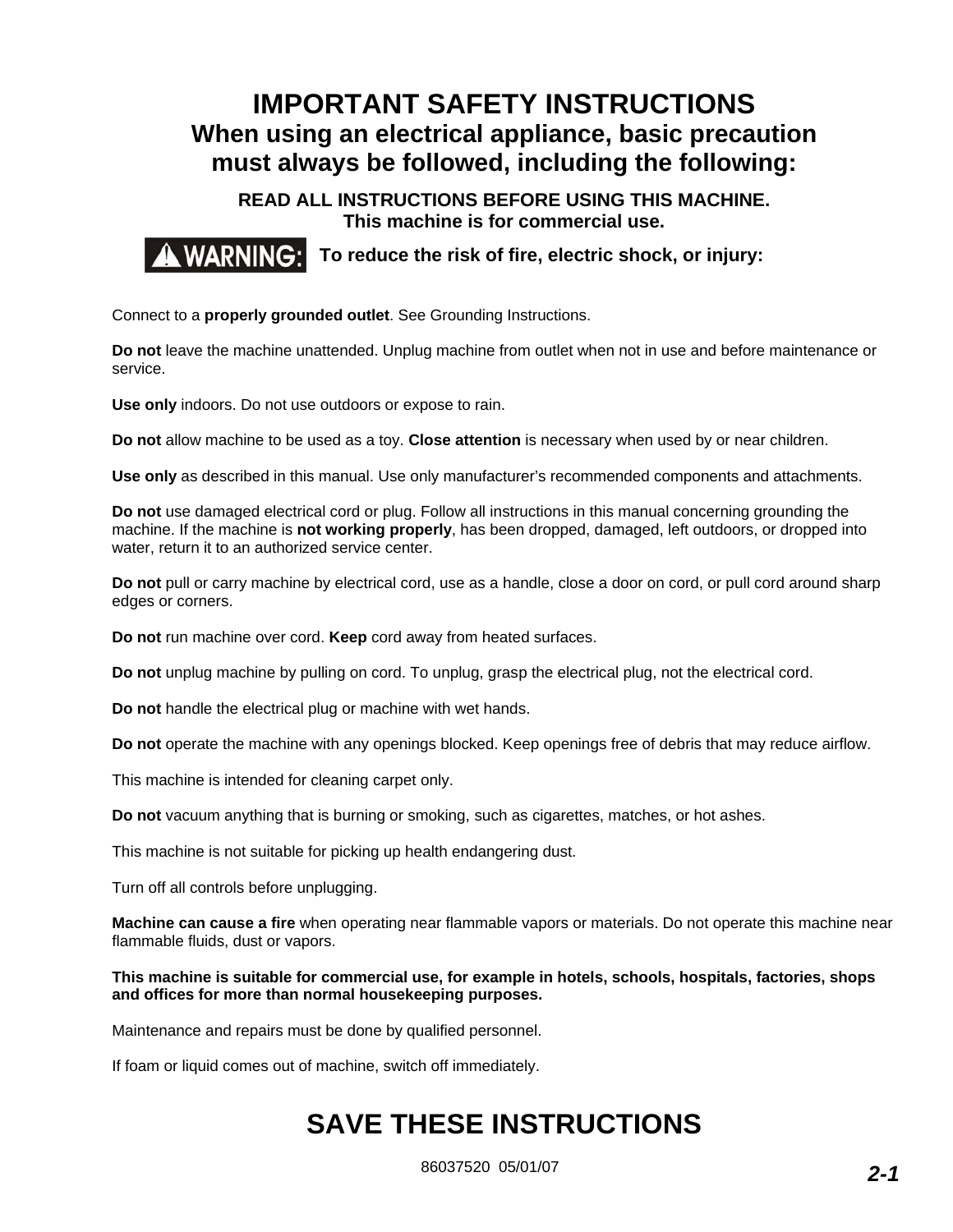## *HAZARD INTENSITY LEVEL*

The following symbols are used throughout this guide as indicated in their descriptions:

#### **HAZARD INTENSITY LEVEL**

There are three levels of hazard intensity identified by signal words - **WARNING** and **CAUTION** and *FOR*  **SAFETY.** The level of hazard intensity is determined by the following definitions:

## **! WARNING**

**WARNING** - Hazards or unsafe practices which COULD result in severe personal injury or death.



**CAUTION** - Hazards or unsafe practices which could result in minor personal injury or product or property damage.

#### *FOR SAFETY: To Identify actions which must be followed for safe operation of equipment.*

Report machine damage or faulty operation immediately. Do not use the machine if it is not in proper operating condition. Following is information that signals some potentially dangerous conditions to the operator or the equipment. Read this information carefully. Know when these conditions can exist. Locate all safety devices on the machine. Please take the necessary steps to train the machine operating personnel.

### *FOR SAFETY:*

.

DO NOT OPERATE MACHINE: Unless Trained and Authorized. Unless Operation Guide is Read and understood. In Flammable or Explosive areas. In areas with possible falling objects.

#### *WHEN SERVICING MACHINE:*

**Avoid moving parts. Do not wear loose clothing; jackets, shirts, or sleeves when working on the machine.**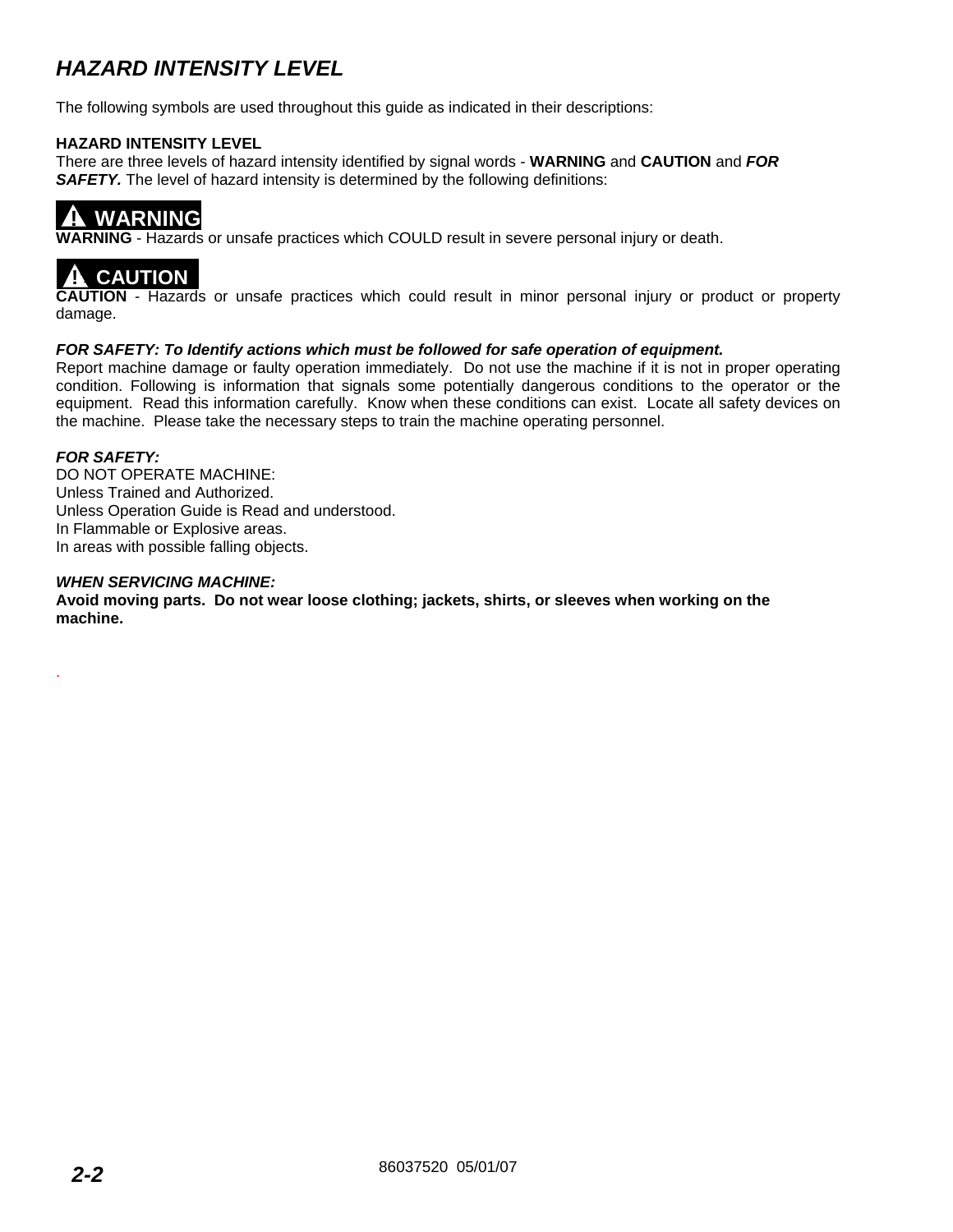## *SAFETY LABEL LOCATION*

*NOTE: These drawings indicate the location of safety labels on the machine. If at any time the labels become illegible, promptly replace them.* 

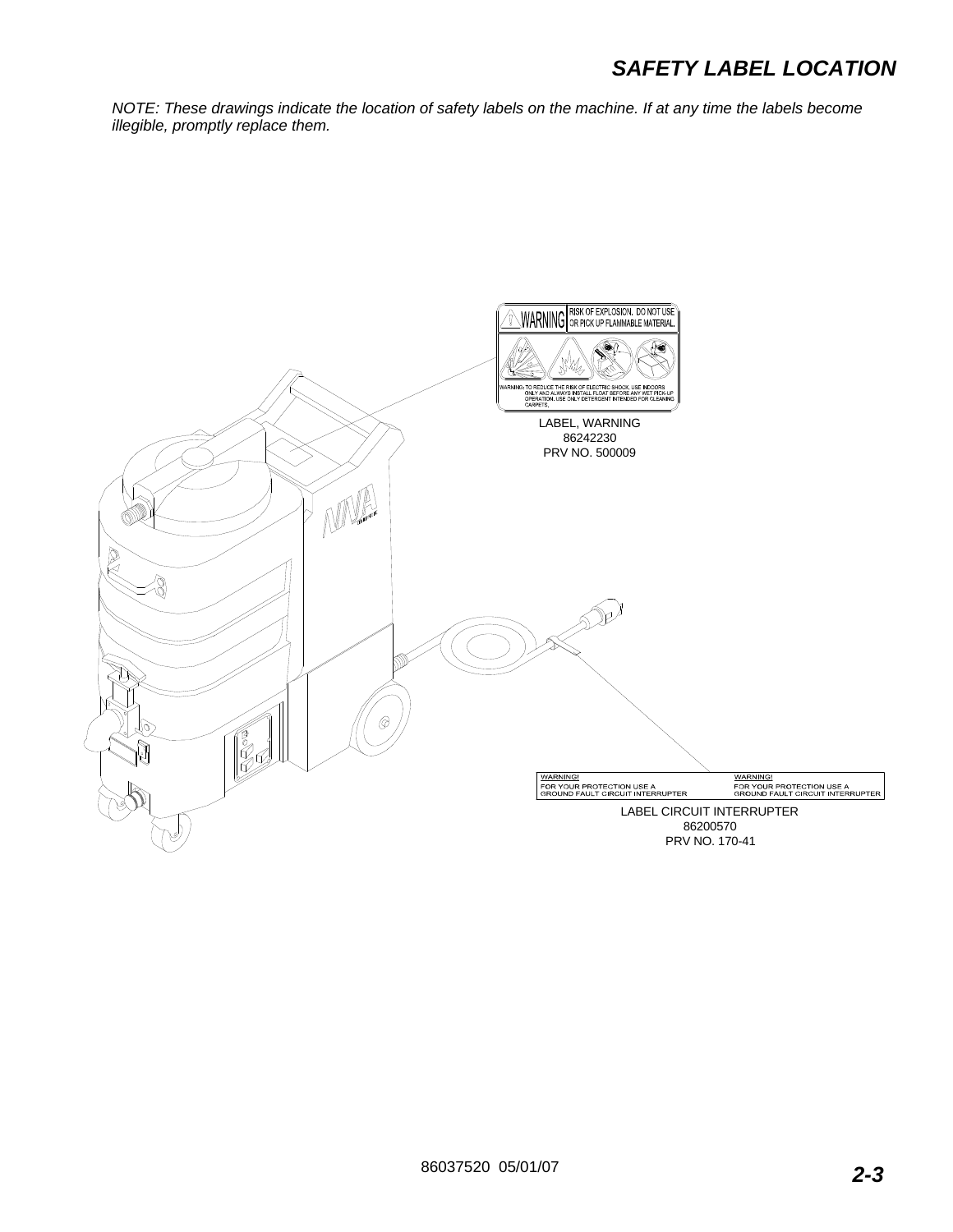## *GROUNDING INSTRUCTIONS*

#### *THIS PRODUCT IS FOR COMMERCIAL USE ONLY.*

### **ELECTRICAL:**

In the USA this machine operates on a standard 15 amp 115V, 60 hz, A.C. power circuit. The amp, hertz, and voltage are listed on the data label found on each machine. Using voltages above or below those indicated on the data label will cause serious damage to the motors.

#### **EXTENSION CORDS:**

If an extension cord is used, the wire size must be at least one size larger than the power cord on the machine, and must be limited to 50 feet (15.5m) in length.

#### **GROUNDING INSTRUCTIONS:**

This appliance must be grounded. If it should malfunction or break down, grounding provides a path of least resistance for electric current to reduce the risk of electric shock. This appliance is equipped with a cord having an equipment-grounding conductor and grounding plug. The plug must be inserted into an appropriate outlet that is properly installed and grounded in accordance with all local codes and ordinances.

This appliance is for use on a nominal 120-volt circuit, and has a grounded plug that looks like the plug in "Fig. A". A temporary adaptor that looks like the adaptor in "Fig. C" may be used to connect this plug to a 2-pole receptacle as shown in "Fig. B", if a properly grounded outlet is not available. The temporary adaptor should be used only until a properly grounded outlet (Fig. A) can be installed by a qualified electrician. The green colored rigid ear, lug, or wire extending from the adaptor must be connected to a permanent ground such as a properly grounded outlet box cover. Whenever the adaptor is used, it must be held in place by a metal screw.



Note: Adaptors are not allowed in Canada.

**Improper connection of the equipmentgrounding conductor can result in a risk of electric shock. Check with a qualified electrician or service person if you are in doubt as to whether the outlet is properly grounded. Do not modify the plug provided with the appliance - if it will not fit the outlet, have a proper outlet installed by a qualified electrician.**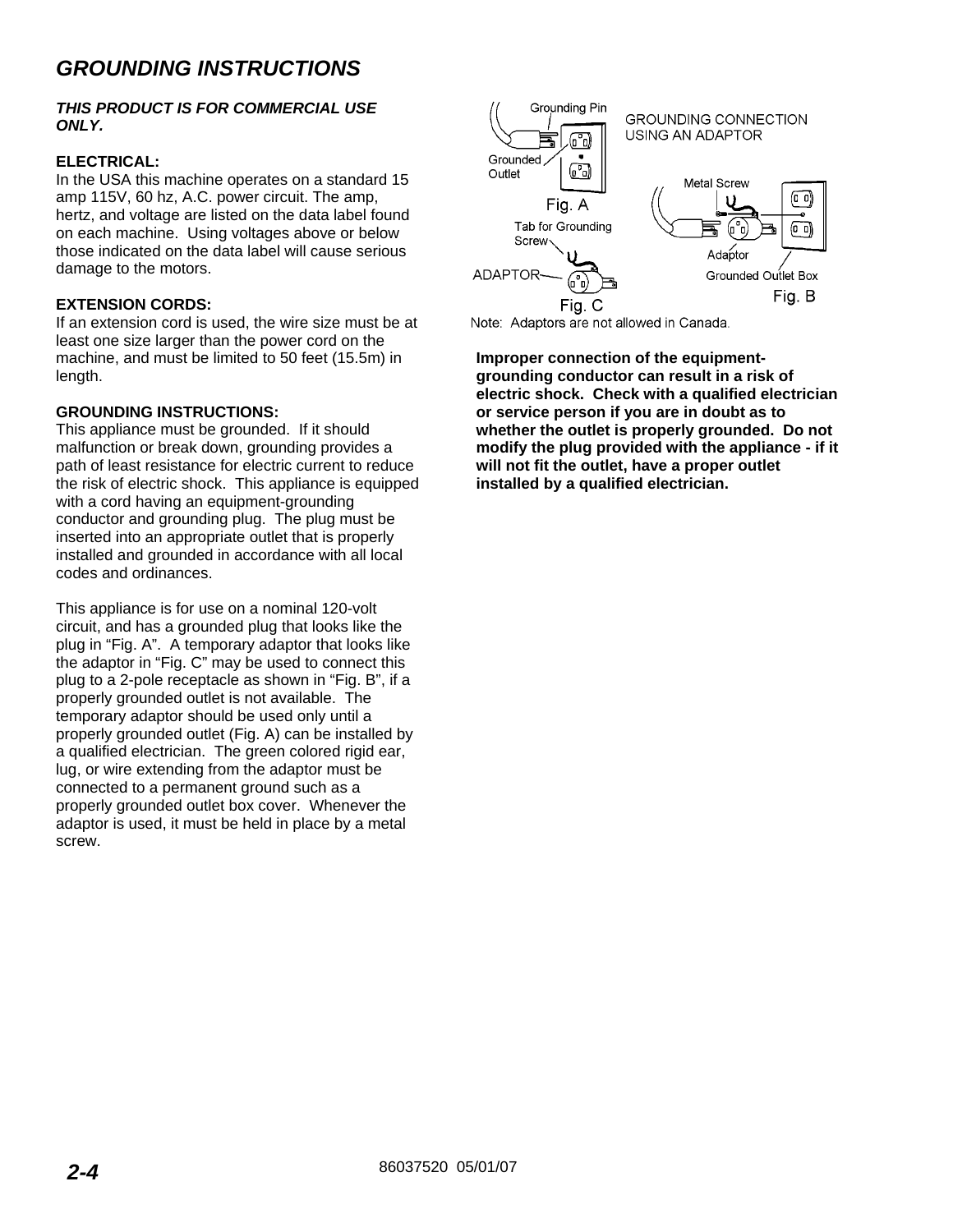## *TECHNICAL SPECIFICATIONS*

| <b>ITEM</b>                 | <b>MEASURE</b>         |
|-----------------------------|------------------------|
| <b>ELECTRICAL</b>           | 115 Volt, 60 hz        |
| Vacuum Motor                | Dual 3 stage           |
| Solution Pump               | 100 psi                |
|                             | 150 psi                |
| <b>Solution Capacity</b>    | 10 gal (38 L)          |
| <b>Recovery Capacity</b>    | 8 gal (240 kg)         |
| Weight- Empty               | 110 lbs (240 kg)       |
| <b>Weight-Full Solution</b> | 200 lbs (440 kg)       |
| Height                      | 36 inches (91.44 cm)   |
| Length                      | 29 inches (73.66 cm)   |
| Width                       | 19.5 inches (49.53 cm) |
| Power cord                  | 22 feet (6.71 m)       |



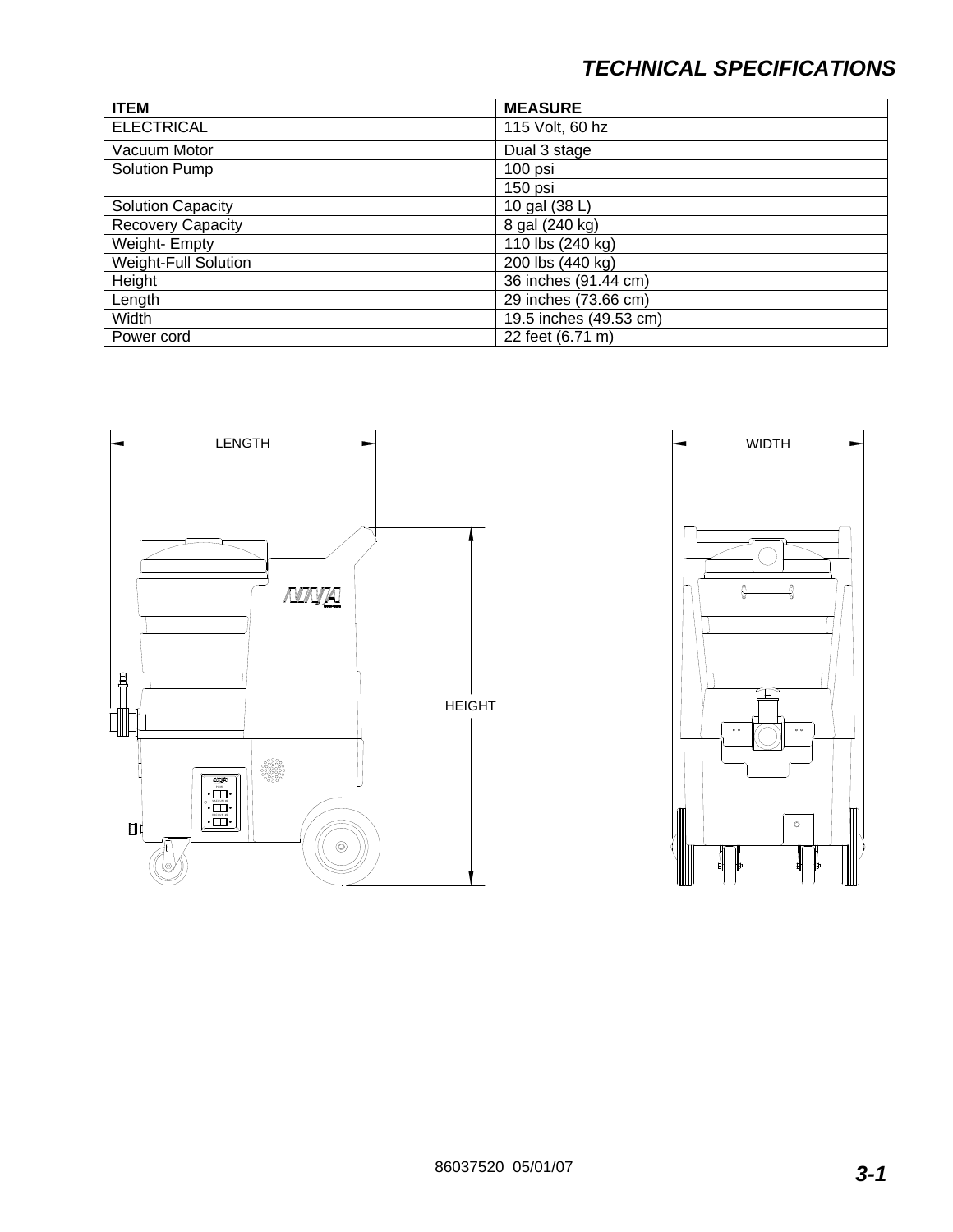

- **1.** Pump Switch
- **2.** Vacuum #1 Switch
- **3.** Vacuum #2 Switch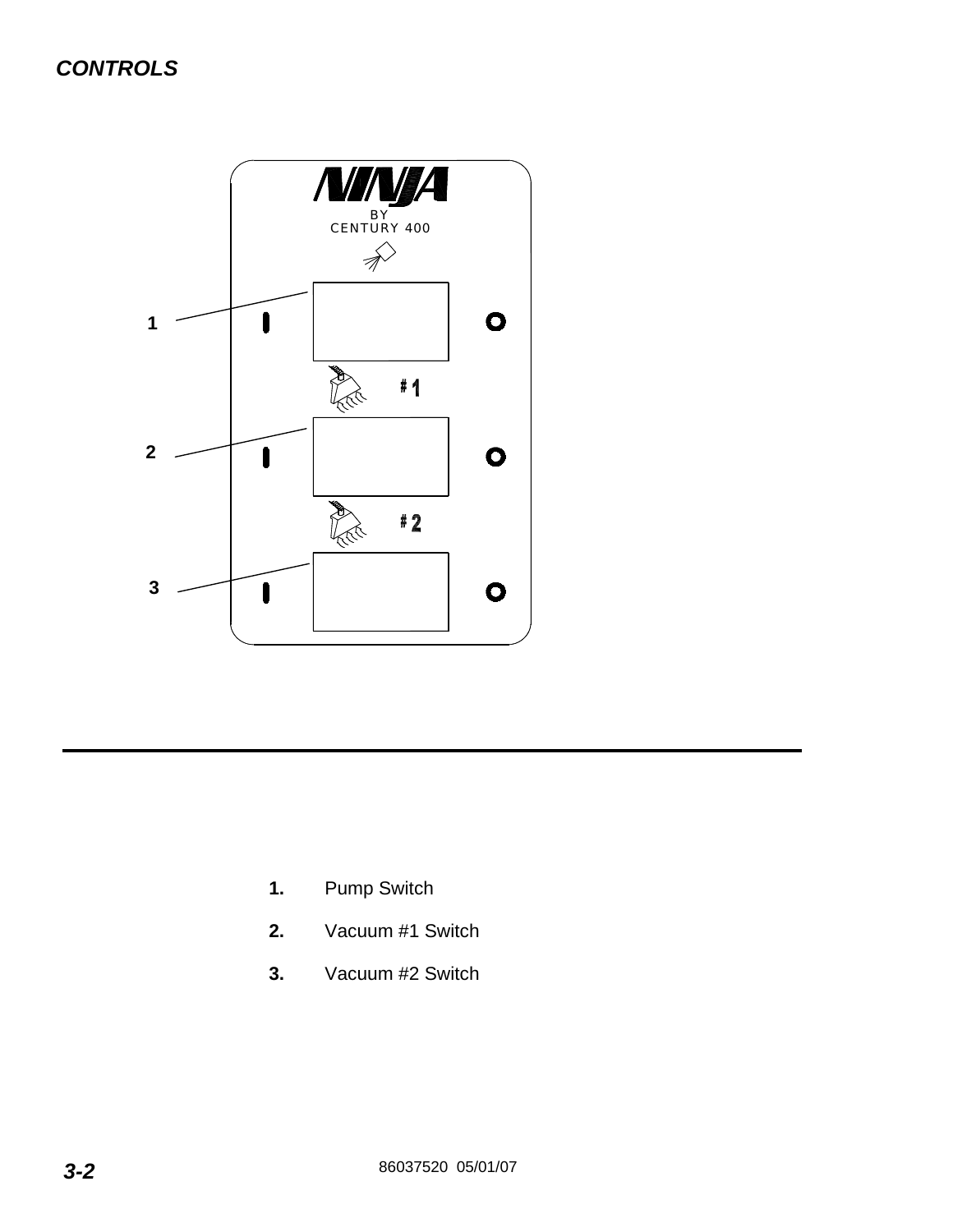#### **PRE-RUN INSPECTION**

- 1. Check all fittings and connectors for proper assembly.
- 2. Check all hoses for leaks. Repair or replace any damaged hoses.
- 3. Check power cord(s) for any damage. If damaged, replace.

#### **EQUIPMENT SET-UP**

- 1. Plug power cord from machine into properly grounded wall outlet.
- 2. Turn vacuum motor switch on and off to make sure there is electrical power at machine.
- 3. Connect vac hose to machine. Slide the swivel cuff over the outlet on the tank.
- 4. Connect the hose to your machine and wand. Pull back the knurled collar on the quick disconnect coupler and push onto the connection on the chassis. To avoid leaks, check to be that a positive connection was made.
- 5. Using a clean container, fill the solution tank with clean hot water. Mix in a non-foaming cleaning concentrate for use in hot water extraction machines, following the manufacture's instructions printed on container.

*NOTE: When using a powder cleaner, pre-mix with hot water in a clean container before adding to the solution tank.* 

- 6. Turn pump and vacuum switch(s) to the on position.
- 7. Start cleaning.

### **EMPTYING AND CLEANING**

# A WARNING:

**Always use defoamer if foaming occurs. Foam will suspend large particles that may damage vacuum(s) as well as allow liquid into the vacuum motor(s) without activating the float shutoff.** 

- 1. Before proceeding, make certain that the nozzle is functioning properly.
	- a. To check, hold the wand about one foot above the surface to be cleaned and open the wand valve. A full spray should be observed from the nozzle.
	- b. If the nozzle is not showing a full spray pattern, adjust nozzle for proper pattern, clean, or replace nozzle.
- 2. Normally, chemical is applied on the push stroke of the wand when cleaning. Vacuuming is done on the pull stroke. For heavily soiled carpets the wand may be used in a scrubbing manner, applying chemical in both the push and pull stroke.
- 3. When cleaning, keep the working opening (wand mouth) flat on the surface being cleaned. Keep the wand moving when the valve is open.
- 4. The shutoff float inside the vacuum tank will impede the vacuum flow when the vacuum tank is full. When this occurs, empty the vacuum tank by

opening the dump valve and dispose of the waste in a proper manner.

5. Once the vacuum tank has been emptied, you may once again proceed with cleaning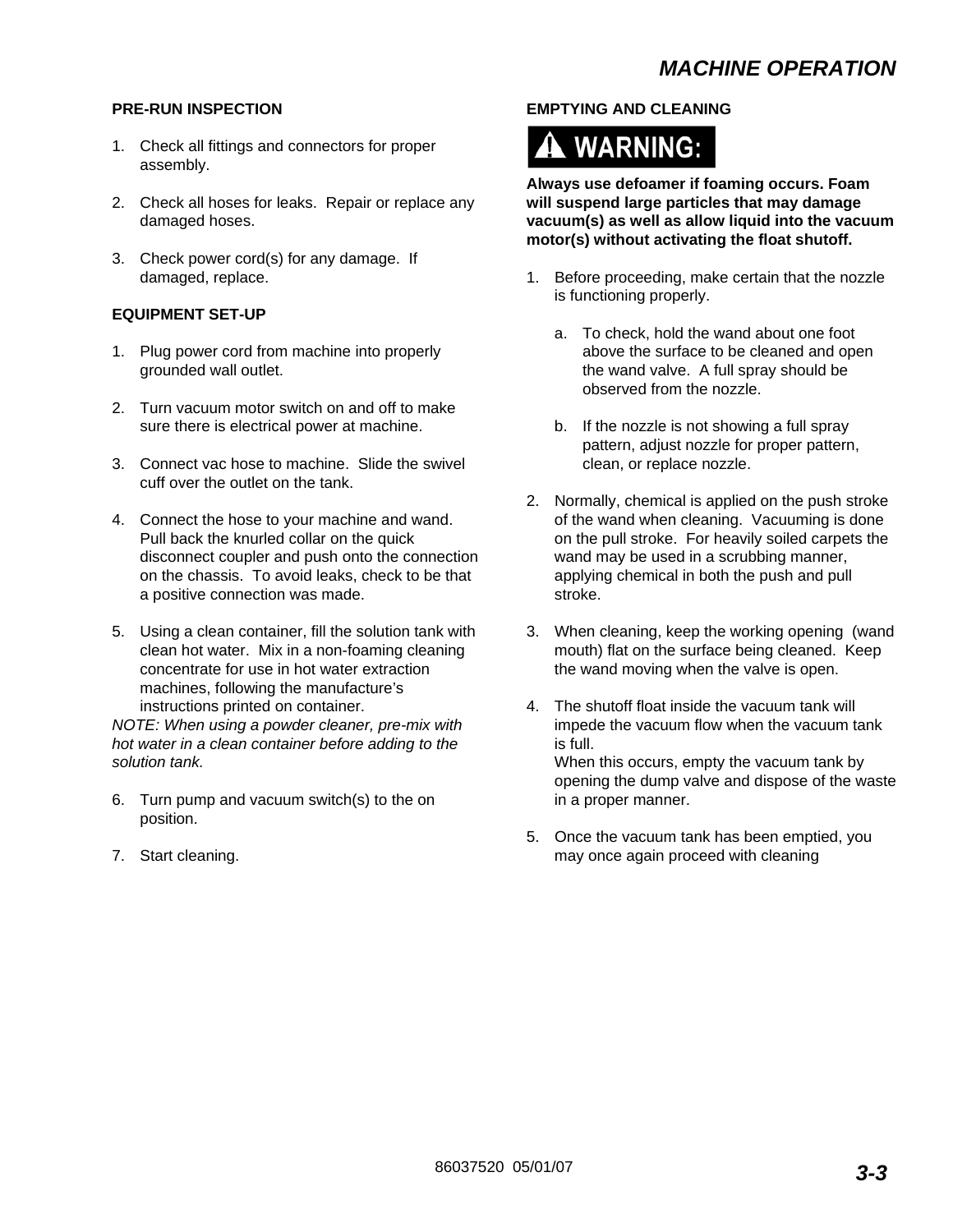## *MAINTENANCE*

### **DAILY MAINTENANCE**



**Unplug power cord(s) before servicing or making any repairs.** 

- 1. Flush the entire system, including floor tool, hand tool, etc., with 1 to 3 gallons of clean, hot water.
- 2. Vacuum out the solution tank.
- 3. Rinse tank with fresh water. Periodically inspect the recovery tank and decontaminate if necessary, using a Hospital Grade Virucide or a 1-10 bleach to water solution. Wastewater should be disposed of properly.
- 4. Occasionally check filter screen at the bottom of the solution tank and rinse clean with hot water if necessary.
- 5. Inspect hoses for wear. Frayed or cracked hoses should be replaced to avoid vacuum or solution pressure loss.
- 6. Inspect power cord for wear or damage. This cable will lie on wet carpet. To prevent electrical shock replace cords that are frayed or have cracked insulation immediately.
- 7. Clean all dirt and obstructions from drain valve and gaskets to prevent possible leakage and premature wear.
- 8. Run clean water through solution pump when work is complete.
- 9. Empty both tanks and rinse, run vacuum (s) for at least one minute to dry motor(s).
- 10. Store with access covers removed to allow tanks to dry.



**DO NOT attempt to repair hose! Repairing highpressure hoses may result in severe burns and serious injury.** 

### **PERIODIC MAINTENANCE**

- 1. Twice a month, flush a white vinegar solution (One quart vinegar to two gallons of water) or anti-browning solution (mixed as directed) through the extractor, turning pump switch on/off several times, flush with clean water. This will prevent build-up of alkaline residue in the system.
- 2. Check hoses for wear, blockages, or damage. Frayed or cracked hoses should be repaired or replaced to eliminate vacuum or solution pressure.
- 3. Check all handles, switches, knobs, electrical cables and connections on your machine for damage. If the cable insulation is broken or frayed, repair or replace it immediately. Don't take chances with electrical fire or shock.
- 4. Clean out solution tank. Remove and clean solution screen.
- 5. Clean outside of all tanks and check for damage.

### **MONTHLY MAINTENANCE**

- 1. Check all bearings for noise and wear.
- 2. Check all gaskets for wear and leakage.
- 3. Check pump pressure; observe spray pattern and check gauge if necessary.
- 4. Check overall performance of machine.

### **SEMI-ANNUALLY**

1. Check vacuum motor brushes.

### **STORAGE**

Thoroughly clean machine if it is to be stored. You must protect this machine from freezing while in storage.

Make sure both recovery and solution tanks are empty. Empty any remaining water and wipe dry.

**HEAT MODELS ONLY:** Be sure to thoroughly drain water out of heater lines prior to storage in colder climates. This heater will freeze and possibly crack voiding your warranty.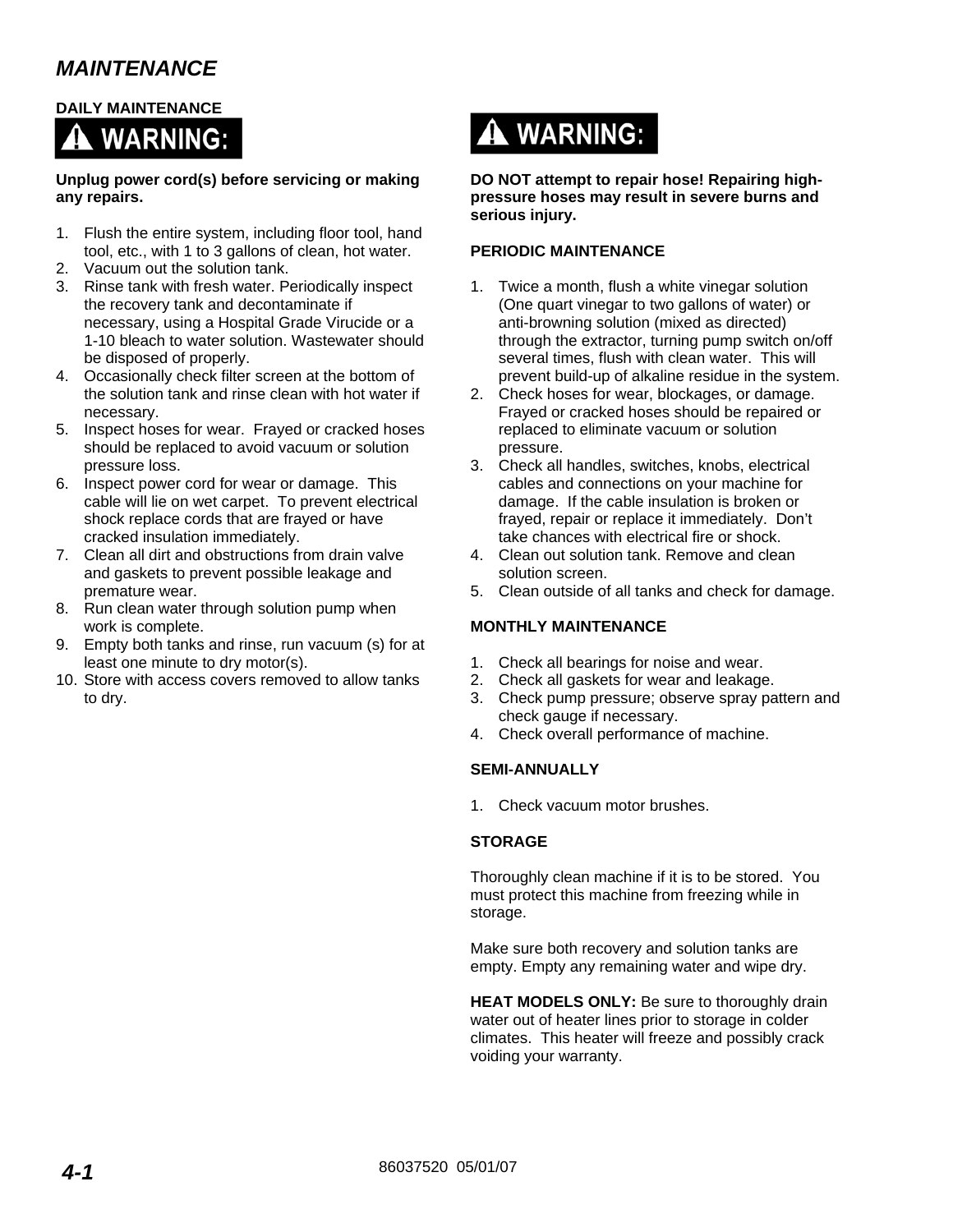## *MAINTENANCE*

## **WARNING: Only qualified**

**maintenance personnel are to perform the following repairs**.

### **VACUUM MOTOR REPLACEMENT**

- 1. Turn off all switches and unplug machine.
- 2. Remove recovery tank.
- 3. Locate the vacuum motor wires and disconnect at the connector.
- 4. Remove the vacuum motor.
- 5. Reverse process to install vacuum motor.

### **SOLUTION PUMP REPLACEMENT**

- 1. Turn off all switches and unplug the machine.
- 2. Remove recovery tank.
- 3. Remove solution hoses from fittings in pump.
- 4. Remove the screws that fasten the pump to the frame.
- 5. Reverse process to install pump.

## **Vacuum Motor Carbon Brushes Replacement (Windsor) WARNING:** The green ground wire must be attached for safe operation. See wiring diagram. End Cap **Carbon** Brushes

If armature commutator is grooved, extremely pitted or not concentric, the motor will need to be replaced or sent to a qualified service center.



#### *Important:*

*These brushes wear quicker as the length shortens due to increased heat. Spring inside brush housing will damage motor if brushes are allowed to wear away completely.* 



Periodically check the length of the carbon brushes. Replace both carbon brushes when either is less than 3/8" (9.5mm) long.

### **Vacuum Motor Carbon Brushes Replacement (Ametek)**



**Note:** When replacing carbon brushes loosen wire terminal **BEFORE** removing screws on bracket.



Wire Terminal If armature commutator is grooved, extremely pitted or not concentric, the motor will need to be replaced or sent to a qualified service center.



#### *Important:*

*These brushes wear quicker as the length shortens due to increased heat. Spring inside brush housing will damage motor if brushes are allowed to wear away completely.* 



Periodically check the length of the carbon brushes. Replace both carbon brushes when either is less than 3/8" (9.5mm) long.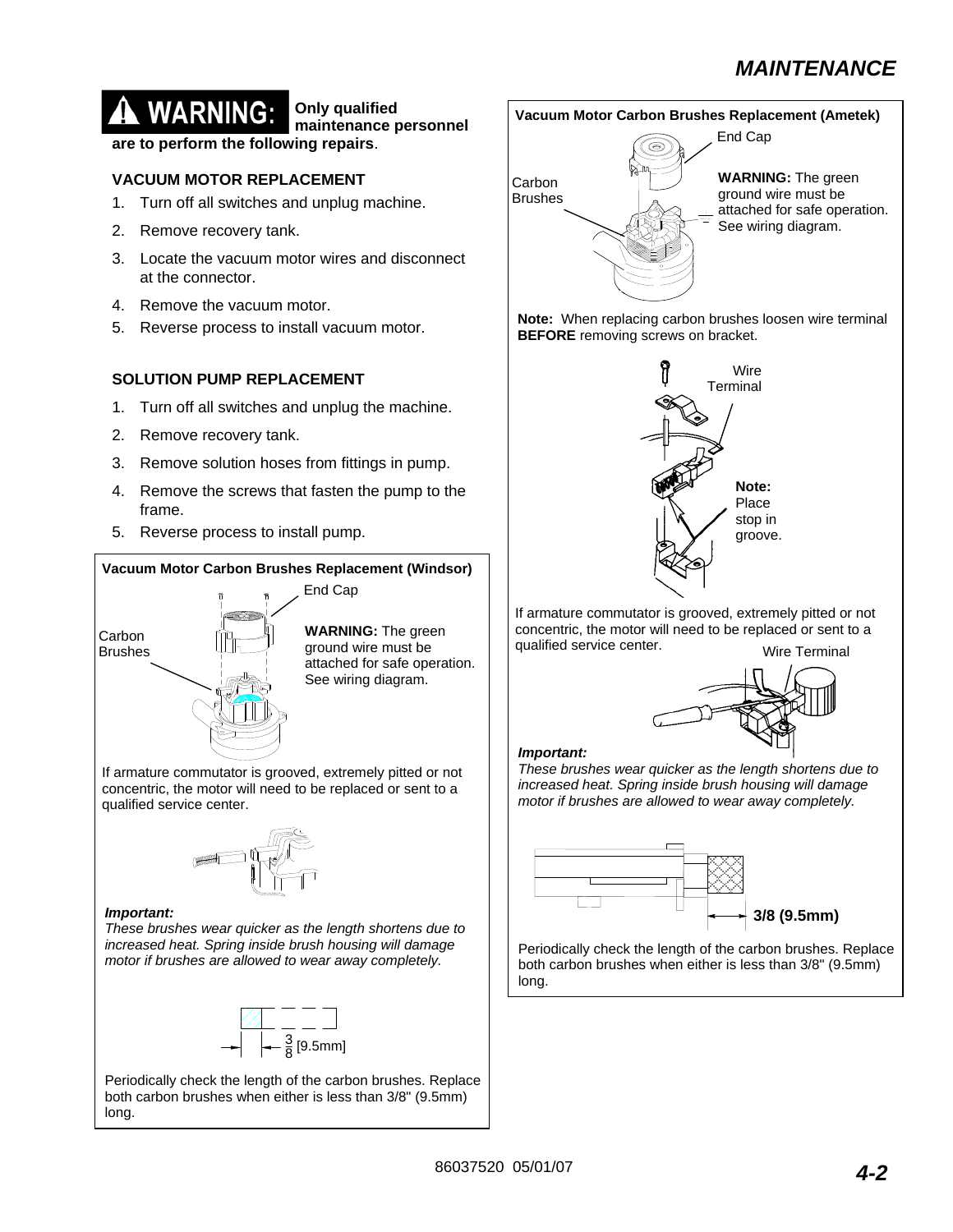## *MAINTENANCE*





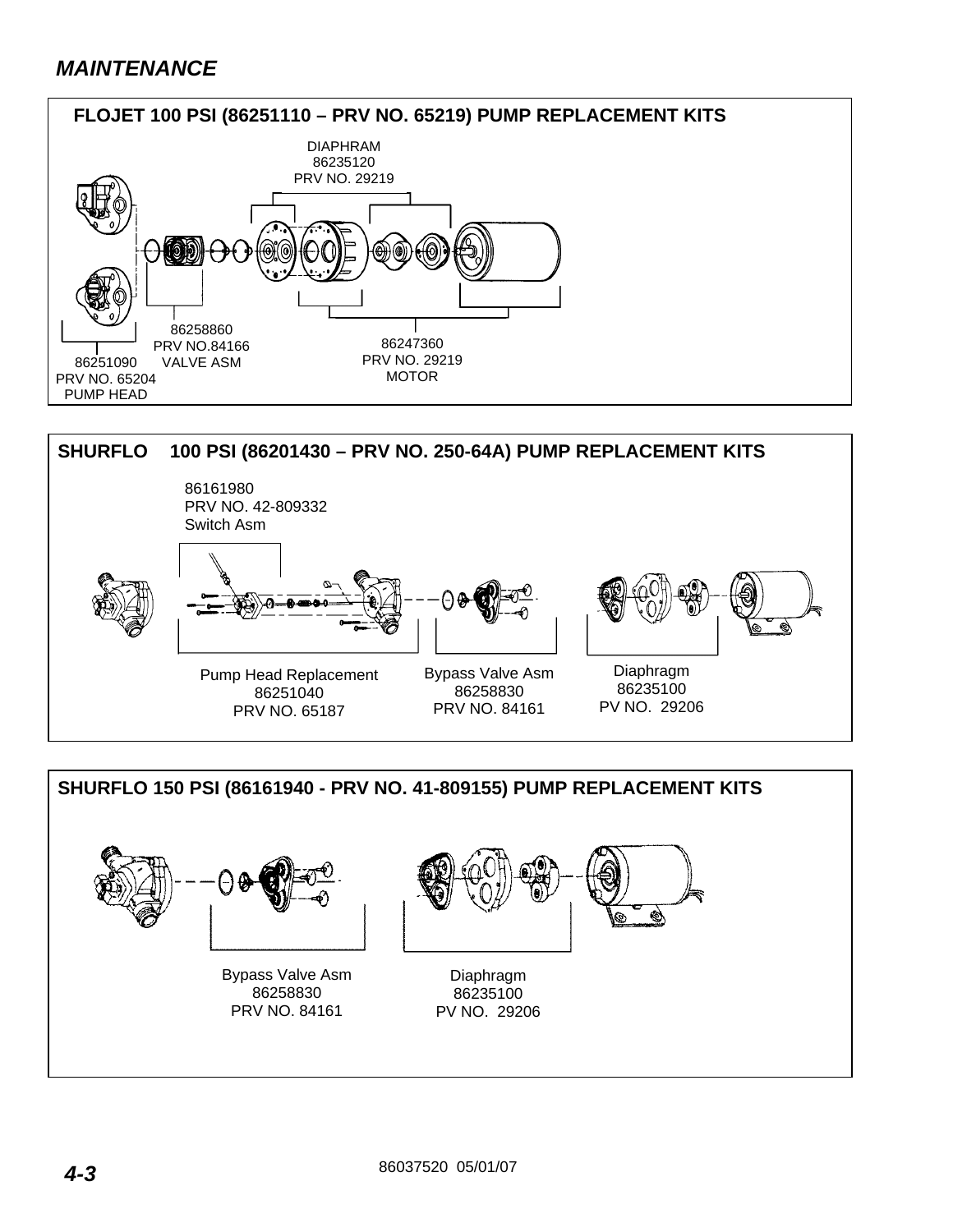| <b>PROBLEM</b>                           | <b>CAUSE</b>                                                                         | <b>SOLUTION</b>                                                                                                                                                         |  |
|------------------------------------------|--------------------------------------------------------------------------------------|-------------------------------------------------------------------------------------------------------------------------------------------------------------------------|--|
|                                          | Dead electrical circuit                                                              | Check building circuit breaker or fuse box.                                                                                                                             |  |
| Loss of Power                            | Faulty power cord                                                                    | Replace                                                                                                                                                                 |  |
|                                          | Equipment not grounding                                                              | Follow grounding instructions exactly                                                                                                                                   |  |
|                                          | Receptacle not grounded                                                              | Contact an electrician to check building's wiring                                                                                                                       |  |
| <b>Electrical shock</b>                  | Internal wiring problem                                                              | Have a trained service technician check machine's<br>wiring                                                                                                             |  |
|                                          | Worn motor brushes                                                                   | Replace                                                                                                                                                                 |  |
| Vac motor speed varies<br>or doesn't run | Motor worn out                                                                       | Replace                                                                                                                                                                 |  |
|                                          | Faulty switch                                                                        | Replace                                                                                                                                                                 |  |
|                                          | Loose vacuum dome                                                                    | Center and seal dome over tank                                                                                                                                          |  |
|                                          | Crack in dome of poor joint                                                          | Replace or repair using acrylic plastic cement only                                                                                                                     |  |
|                                          | Lint or dirt clogging<br>vacuum screen                                               | With power off clean screen                                                                                                                                             |  |
| Loss of vacuum                           | Loose cuffs on vacuum<br>hose                                                        | Tighten cuffs turning counterclockwise                                                                                                                                  |  |
|                                          | Vac motor seals leaking                                                              | Replace                                                                                                                                                                 |  |
|                                          | Floor tool vac chamber<br>clogged                                                    | Wash out with hose. Pick lint out with a wire                                                                                                                           |  |
|                                          | Vac motor, hose, or dome<br>gasket                                                   | Replace                                                                                                                                                                 |  |
|                                          | Pump inlet screen plugged                                                            | Clean inlet screen                                                                                                                                                      |  |
| Pump runs no solution                    | Pump air locked                                                                      | Press trigger to open valve on cleaning wand to<br>relieve air                                                                                                          |  |
|                                          | Internal or external<br>solution line damaged and<br>leaking                         | Replace                                                                                                                                                                 |  |
|                                          | Jet orifice on cleaning<br>wand is to large                                          | Total jet opening for pump should be .06 to .08                                                                                                                         |  |
| Pump runs, loss of<br>pressure           | Internal pump components<br>Replace, see pump kit components (pg 4-3)<br>wearing out |                                                                                                                                                                         |  |
|                                          | components.                                                                          | Note: Operation of pump using a wand or hand tool with an orifice of less than .06<br>will cause pump to cavitate or pulsate and could result in premature wear of pump |  |
| Pump will not run                        | Unit not plugged in                                                                  | Connect unit to 3 prong grounded outlet                                                                                                                                 |  |
|                                          | Loose wiring                                                                         | See dealer                                                                                                                                                              |  |
| Solution hose fitting hard<br>to connect | Corrosion on fittings.                                                               | Clean with steel wool. Soak in acetic acid (white<br>vinegar). Lubricate lightly with silicone base lubricant.                                                          |  |
| Carpet not getting clean                 | Severe soil conditions                                                               | Make several passes at right angles to each other.<br>Use a pre-spray.                                                                                                  |  |
| Carpet too wet                           | Over saturation                                                                      | Adjust solution pressure to lower settings. Make<br>several passes without spray                                                                                        |  |
|                                          | Leaving carpet too wet                                                               | Check for loss of vac pressure                                                                                                                                          |  |
| Carpet browning                          | Too much chemical                                                                    | Check label for correct solution concentration                                                                                                                          |  |
|                                          | Light carpet with no brown<br>prevention                                             | Go over carpet with browning prevent only                                                                                                                               |  |
|                                          | Solution hose connection                                                             | Check for positive connection                                                                                                                                           |  |
| Solution not flowing                     | Faulty pump                                                                          | Repair or replace                                                                                                                                                       |  |
| properly                                 | Faulty floor tool valve<br>Repair or replace                                         |                                                                                                                                                                         |  |
|                                          | Faulty pump switch                                                                   | Repair                                                                                                                                                                  |  |

r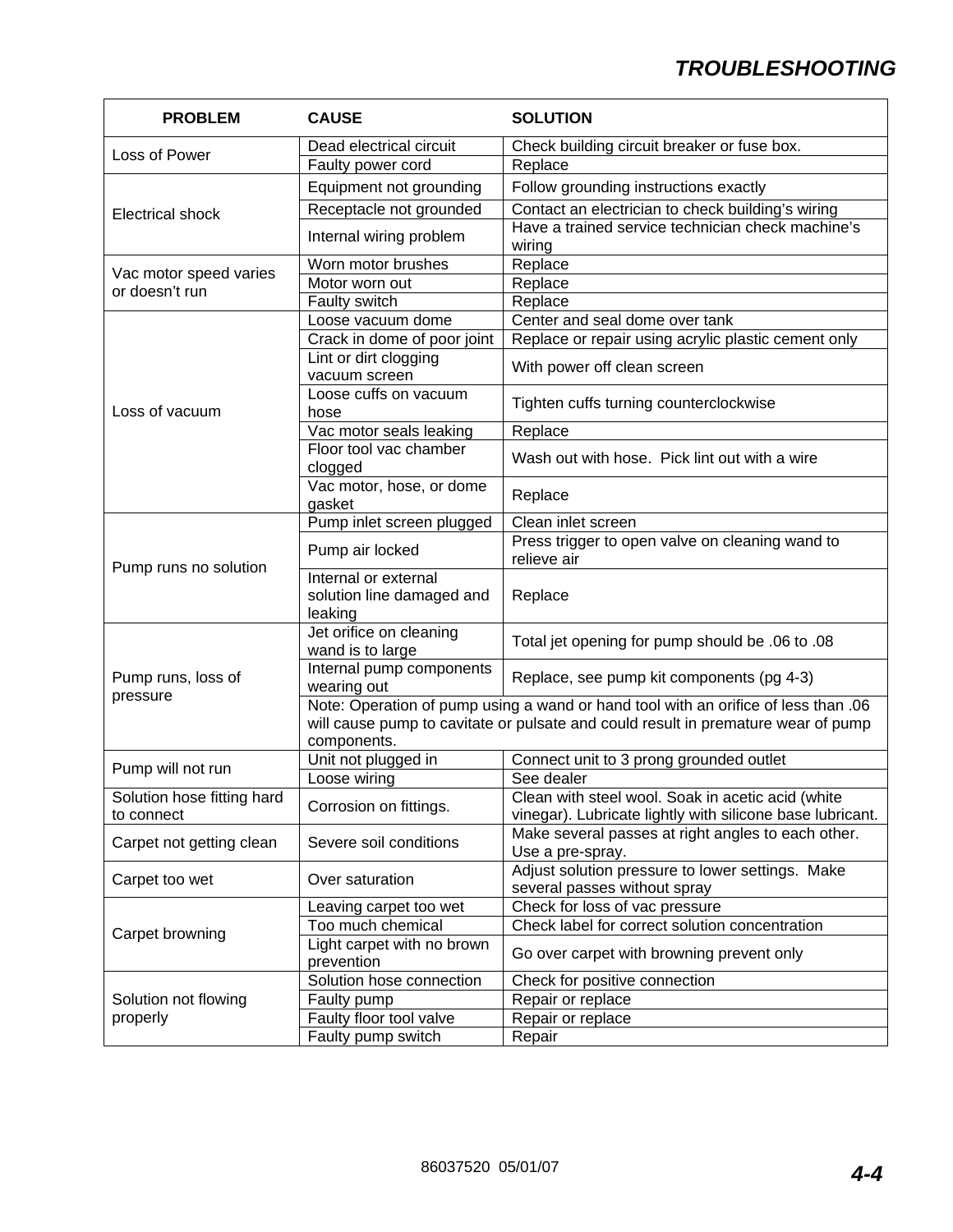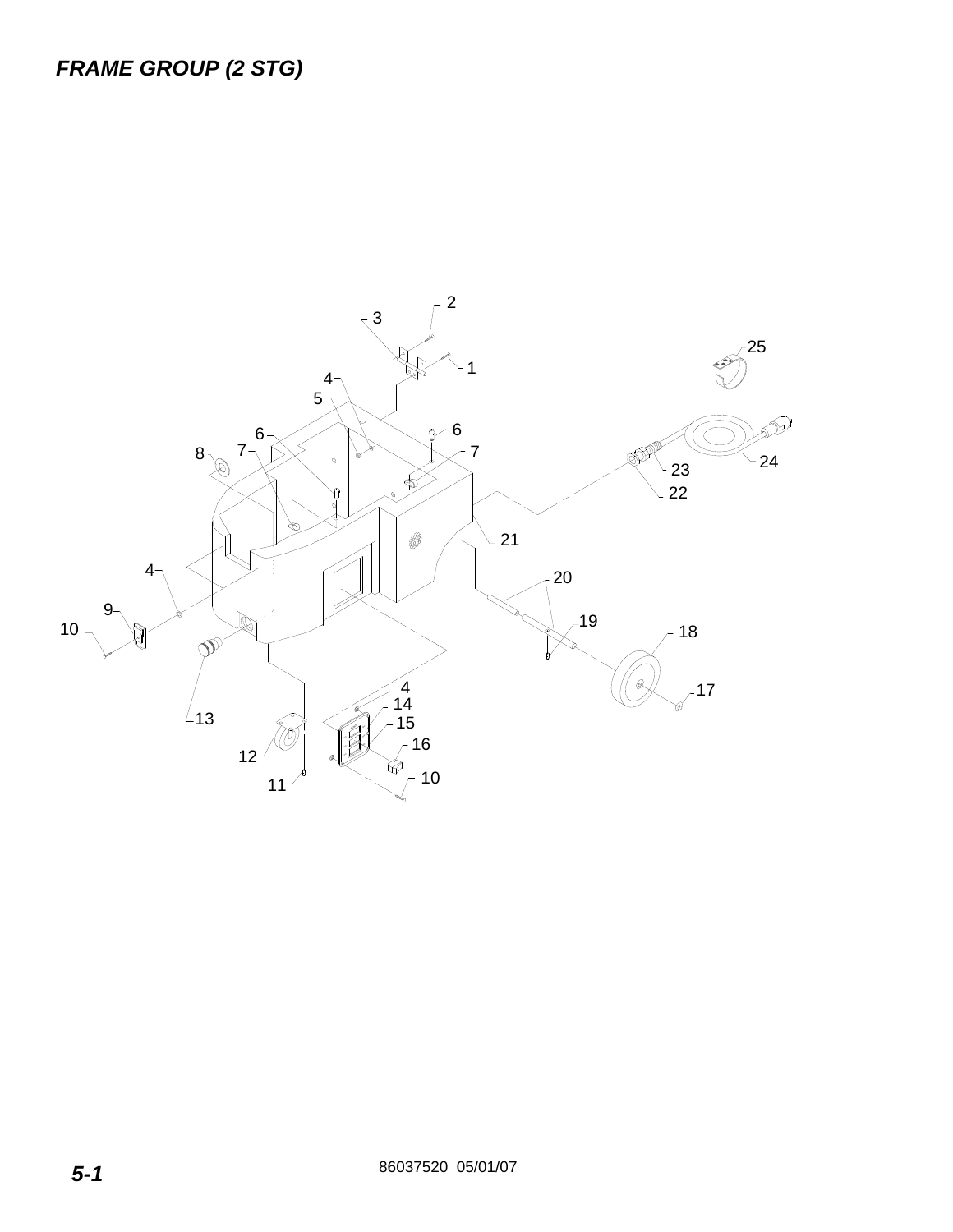## *FRAME GROUP (2 STG)*

| <b>REF</b>     | PART NO. | PRV NO. | QTY            | <b>DESCRIPTION</b>             | SERIAL NO.<br><b>FROM</b> | NOTES: |
|----------------|----------|---------|----------------|--------------------------------|---------------------------|--------|
| 1              | 86274040 | 70076   | 4              | SCR, 10-32 X 1 PFHMS PLT       |                           |        |
| $\overline{2}$ | 86006700 | 70232   | $\overline{4}$ | SCR, 10-32 X 3/8 FHMS SS       |                           |        |
| 3              | 86200010 | 140-01  | $\mathbf{1}$   | HINGE SET CHROME               |                           |        |
| 4              | 86279190 | 87095   | 10             | WASHER, #10 FLAT PLTD          |                           |        |
| 5              | 86005640 | 57030   | 4              | NUT, 10-32 HEX NYLOCK          |                           |        |
| 6              | 86201300 | 280-03  | $\overline{2}$ | RIVIT ALUMINUM 3/16 X 3/4      |                           |        |
| $\overline{7}$ | 86198460 | 20008   | $\overline{2}$ | CLAMP, 5/8 NYLON UL/USA        |                           |        |
| 8              | 86202230 | 390-09A | 1              | WASHER 9/16 S/S USS-THICK      |                           |        |
| 9              | 86199600 | 140-05  | $\overline{2}$ | DRAW PULL LATCH STD.           |                           |        |
| 10             | 86201290 | 280-02  | 11             | RIVIT AL. 3/16 X 1/2 CLOSED    |                           |        |
| 11             | 86273830 | 70020   | 8              | SCR, 1/4-20 X 1/2 HHCS SS NP   |                           |        |
| 12             | 86200710 | 040-03  | $\overline{2}$ | <b>CASTER SWIVEL 4" SWIVEL</b> |                           |        |
| 13             | 86002450 | 22015   | 1              | COUPLER, 1/4 QD                |                           |        |
| 14             | 86200670 | 500359  | 1              | LABEL, NINJA 3 SWITCH NO HEAT  |                           |        |
| 15             | 86091030 | 62900   | $\mathbf{1}$   | PLATE, NINJA 3 SWITCH NO HEAT  |                           |        |
| 16             | 86256960 | 72142   | 3              | SWITCH, SPST 15A EURO ROCKER   |                           |        |
| 17             | 86271380 | 57196   | $\overline{2}$ | NUT, 1/2 PUSH-ON DOME CAP      |                           |        |
| 18             | 86202250 | 040-06  | $\overline{2}$ | WHEEL 8" BLK CENTERED HUB      |                           |        |
| 19             | 86273810 | 70018   | $\mathbf{1}$   | SCR, 1/4-20 X 1 HHCS SS        |                           |        |
| 20             | 86199200 | 010-04B | 1              | <b>AXLE SINGLE NINJA</b>       |                           |        |
| 21             | 86064950 | 08060   | 1              | BASE, NJA 100 PSI 2ST N/H      |                           |        |
| 22             | 86005670 | 57040   | 1              | NUT, 1/2 NPT CONDUIT           |                           |        |
| 23             | 86256200 | 73200   | 1              | STRAIN RELIEF 1/2 NPT FLEX     |                           |        |
| 24             | 86199540 | 060-04A | 1              | CORD 25' BLK 14/3 SJTW/ A PLUG |                           |        |
| 25             | 86202160 | 320-05  | 1              | <b>VELCRO STRAP</b>            |                           |        |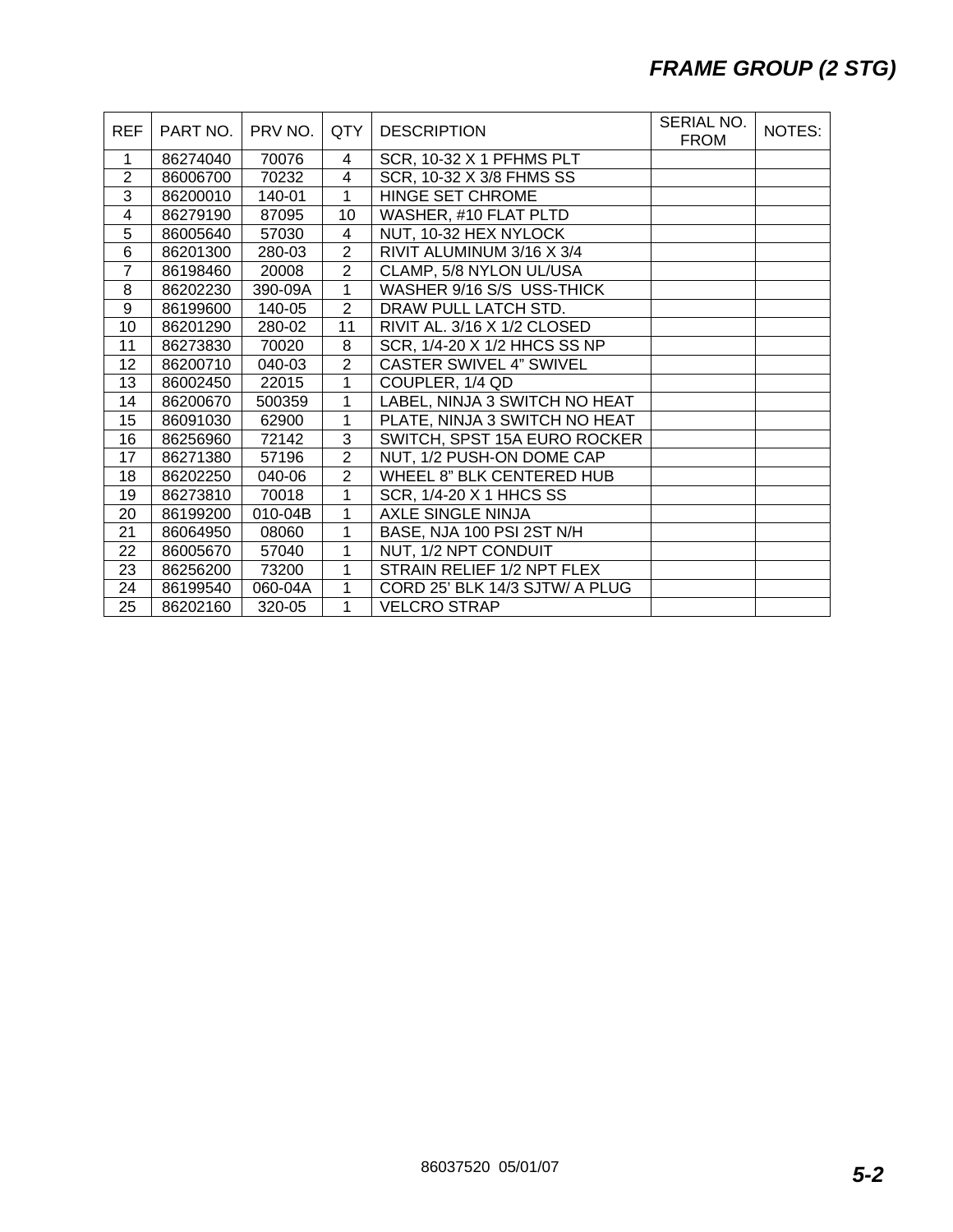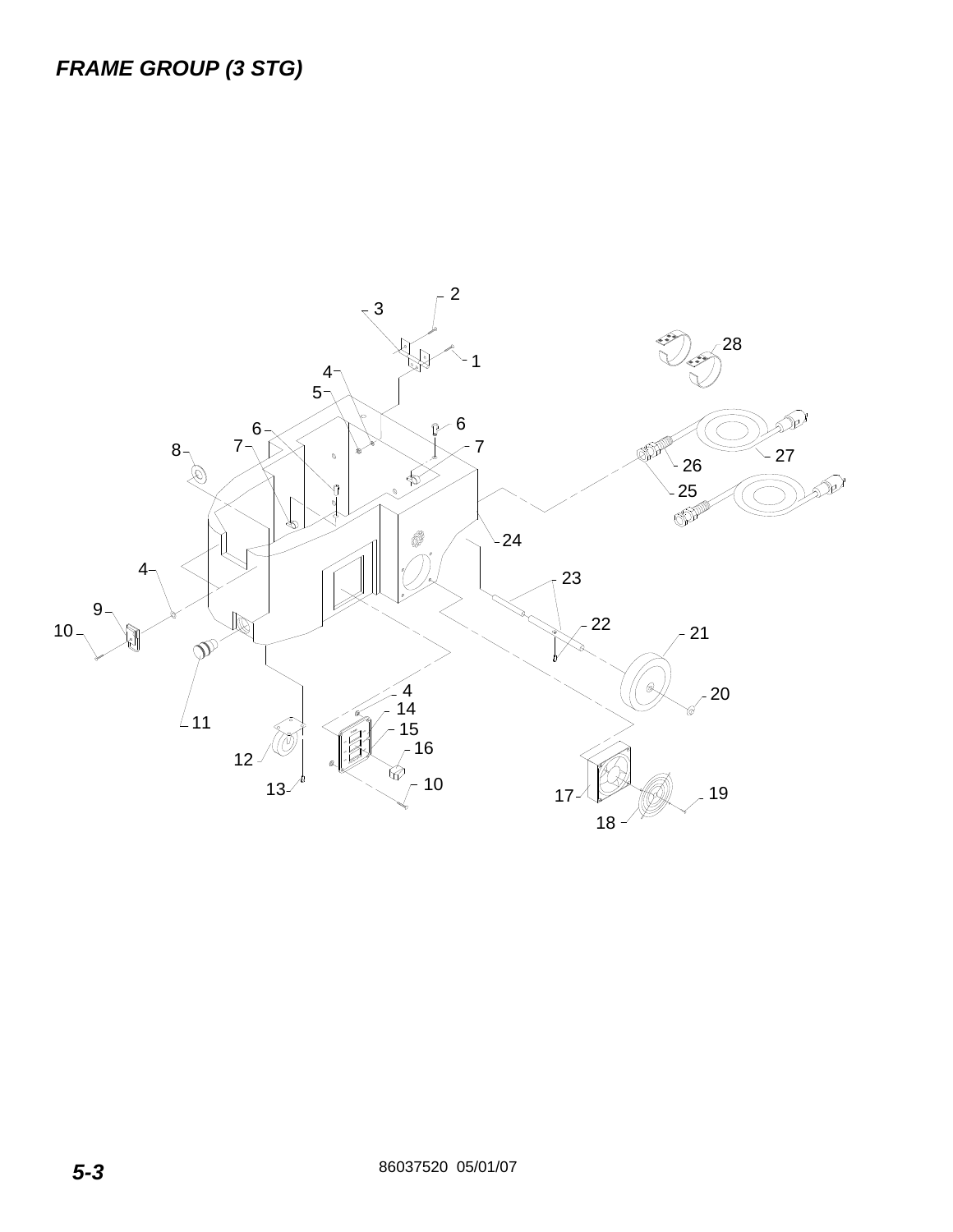## *FRAME GROUP (3 STG)*

| <b>REF</b>     | PART NO. | PRV NO. | <b>QTY</b>              | <b>DESCRIPTION</b>               | SERIAL NO.<br><b>FROM</b> | NOTES: |
|----------------|----------|---------|-------------------------|----------------------------------|---------------------------|--------|
| 1              | 86274040 | 70076   | 4                       | SCR, 10-32 X 1 PFHMS PLT         |                           |        |
| $\overline{2}$ | 86006700 | 70232   | $\overline{\mathbf{4}}$ | SCR, 10-32 X 3/8 FHMS SS         |                           |        |
| $\overline{3}$ | 86200010 | 140-01  | $\mathbf{1}$            | <b>HINGE SET CHROME</b>          |                           |        |
| 4              | 86279190 | 87095   | 10                      | WASHER, #10 FLAT PLTD            |                           |        |
| 5              | 86005640 | 57030   | 4                       | NUT, 10-32 HEX NYLOCK            |                           |        |
| 6              | 86201300 | 280-03  | $\overline{2}$          | RIVET ALUMINUM 3/16 X 3/4        |                           |        |
| $\overline{7}$ | 86198460 | 20008   | $\overline{2}$          | CLAMP, 5/8 NYLON UL/USA          |                           |        |
| 8              | 86202230 | 390-09A | $\overline{1}$          | WASHER 9/16 S/S USS-THICK        |                           |        |
| 9              | 86199600 | 140-05  | $\overline{2}$          | DRAW PULL LATCH STD.             |                           |        |
| 10             | 86201290 | 280-02  | 11                      | RIVET AL. 3/16 X 1/2 CLOSED      |                           |        |
| 11             | 86002450 | 22015   | 1                       | COUPLER, 1/4 QD                  |                           |        |
| 12             | 86199430 | 040-03  | $\overline{2}$          | <b>CASTER SWIVEL 4" SWIVEL</b>   |                           |        |
| 13             | 86273830 | 70020   | 8                       | SCR, 1/4-20 X 1/2 HHCS SS NP     |                           |        |
| 14             | 86200670 | 500359  | $\overline{1}$          | LABEL, NINJA 3 SWITCH NO HEAT    |                           |        |
| 15             | 86091030 | 62900   | 1                       | PLATE, NINJA 3 SWITCH NO HEAT    |                           |        |
| 16             | 86256960 | 72142   | $\overline{3}$          | SWITCH, SPST 15A EURO ROCKER     |                           |        |
| 17             | 86199650 | 070-08  | $\overline{1}$          | FAN 105 CFM AXIAL                |                           |        |
| 18             | 86199660 | 070-08A | $\mathbf{1}$            | FAN FINGER GUARD                 |                           |        |
| 19             | 86276290 | 70626   | 4                       | SCR, #10 X 3/4 PPHST HI-LO BLK   |                           |        |
| 20             | 86271380 | 57196   | $\overline{2}$          | NUT, 1/2 PUSH-ON DOME CAP        |                           |        |
| 21             | 86202250 | 040-06  | $\overline{2}$          | <b>WHEEL 8" BLK CENTERED HUB</b> |                           |        |
| 22             | 86273810 | 70018   | 1                       | SCR, 1/4-20 X 1 HHCS SS          |                           |        |
| 23             | 86199200 | 010-04B | $\mathbf{1}$            | <b>AXLE SINGLE NINJA</b>         |                           |        |
| 24             | 86024970 | 08062   | 1                       | BASE, NJA DLX 100 3ST N/H        |                           |        |
| 25             | 86005670 | 57040   | $\overline{2}$          | NUT, 1/2 NPT CONDUIT             |                           |        |
| 26             | 86256200 | 73200   | $\overline{2}$          | STRAIN RELIEF 1/2 NPT FLEX       |                           |        |
| 27             | 86199540 | 060-04A | $\overline{2}$          | CORD 25' BLK 14/3 SJTW/ A PLUG   |                           |        |
| 28             | 86202160 | 320-05  | $\overline{2}$          | <b>VELCRO STRAP</b>              |                           |        |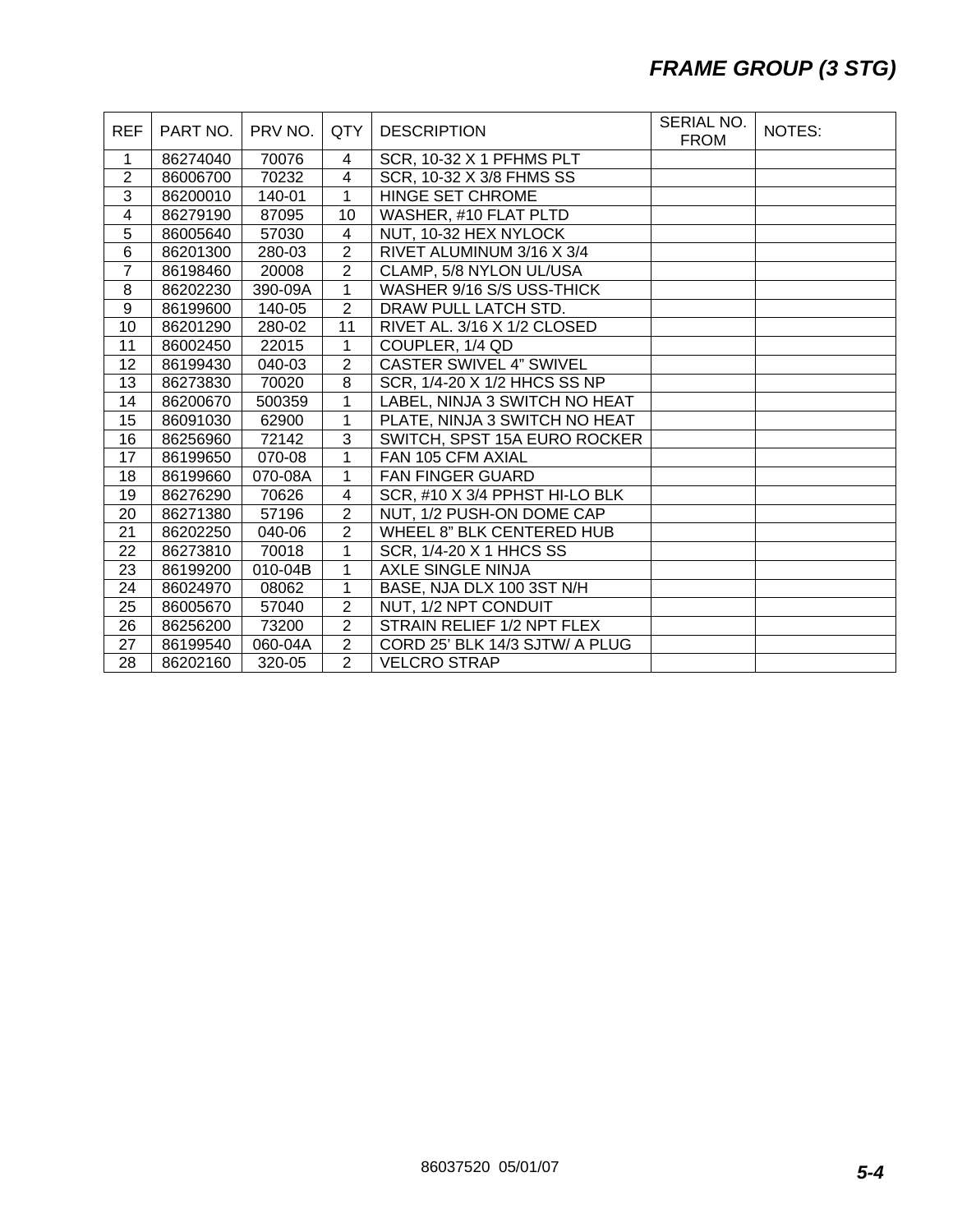## *FRAME GROUP (W/ HEAT)*

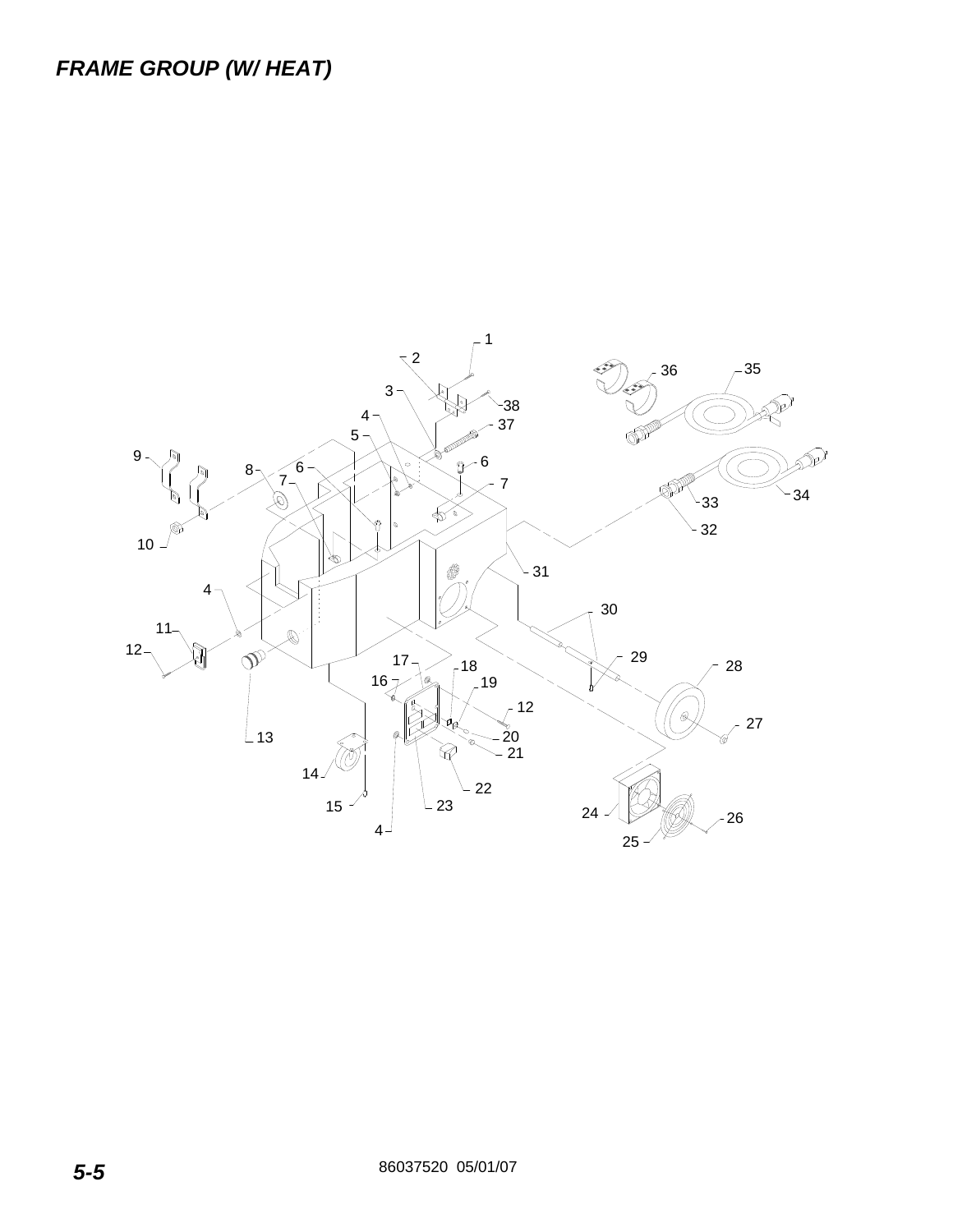## *FRAME GROUP (W/ HEAT)*

| <b>REF</b>              | PART NO. | PRV NO.     | QTY                     | <b>DESCRIPTION</b>                | SERIAL NO.<br><b>FROM</b> | NOTES: |
|-------------------------|----------|-------------|-------------------------|-----------------------------------|---------------------------|--------|
| $\mathbf{1}$            | 86006700 | 70232       | 4                       | SCR, 10-32 X 3/8 FHMS SS          |                           |        |
| $\overline{2}$          | 86200010 | 140-01      | $\mathbf{1}$            | <b>HINGE SET CHROME</b>           |                           |        |
| $\overline{3}$          | 86010630 | 87013       | $\overline{4}$          | WASHER, 1/4 ID X 5/8 OD SS        |                           |        |
| $\overline{\mathbf{4}}$ | 86279190 | 87095       | 10                      | <b>WASHER, #10 FLAT PLTD</b>      |                           |        |
| 5                       | 86005640 | 57030       | $\overline{\mathbf{4}}$ | NUT, 10-32 HEX NYLOCK             |                           |        |
| $\overline{6}$          | 86201300 | 280-03      | $\overline{2}$          | RIVIT ALUMINUM 3/16 X 3/4         |                           |        |
| $\overline{7}$          | 86199460 | 20008       | $\overline{2}$          | CLAMP, 5/8 NYLON UL/USA           |                           |        |
| 8                       | 86202230 | 390-09A     | $\mathbf{1}$            | WASHER 9/16 S/S USS-THICK         |                           |        |
| $\overline{9}$          | 86090790 | 140744      | $\overline{2}$          | BRKT, HEATER SUPPORT NJA          |                           |        |
| 10                      | 86005810 | 57245       | $\overline{4}$          | NUT, 1/4-20 HEX NYLOCK SS         |                           |        |
| 11                      | 86199600 | $140 - 05$  | $\overline{2}$          | <b>DRAW PULL LATCH STD</b>        |                           |        |
| 12                      | 86201290 | 280-02      | 11                      | RIVIT AL. 3/16 X 1/2 CLOSED       |                           |        |
| 13                      | 86002450 | 22015       | 1                       | COUPLER, 1/4 QD                   |                           |        |
| 14                      | 86199430 | 040-03      | $\overline{2}$          | <b>CASTER SWIVEL 4"</b>           |                           |        |
| 15                      | 8273830  | 70020       | 8                       | SCR, 1/4-20 X 1/2 HHCS SS NP      |                           |        |
| 16                      | 86233480 | 22046       | 1                       | <b>CLIP, NEON LAMP</b>            |                           |        |
| 17                      | 86090930 | 335-06      | $\mathbf{1}$            | SWITCH PLATE NJA FOR HEAT UNIT    |                           |        |
| 18                      | 86201880 | 335-04      | $\mathbf{1}$            | <b>TOGGLE SWITCH PLATE ON/OFF</b> |                           |        |
| 19                      | 86201840 | 330-05      | 1                       | <b>TOGGLE SWITCH</b>              |                           |        |
| 20                      | 86201860 | 330-06      | 1                       | <b>TOGGLE SWITCH BOOT</b>         |                           |        |
| 21                      | 86261300 | 51116       | 1                       | LIGHT ASM, 115V BRUSH WEAR        |                           |        |
| $\overline{22}$         | 86256960 | 72142       | $\overline{3}$          | SWITCH, SPST 15A EURO ROCKER      |                           |        |
| 23                      | 86200560 | 170-40      | $\mathbf{1}$            | LABEL 300 PSI SWITCH PLATE        |                           |        |
| 24                      | 86199650 | 070-08      | $\mathbf{1}$            | FAN 105 CFM AXIAL                 |                           |        |
| $\overline{25}$         | 86199660 | $070 - 08A$ | $\mathbf{1}$            | <b>FAN FINGER GUARD</b>           |                           |        |
| 26                      | 86276290 | 70626       | $\overline{4}$          | SCR, #10 X 3/4 PHST HI-LO BLK     |                           |        |
| 27                      | 86271380 | 57196       | $\overline{2}$          | NUT, 1/2 PUSH-ON DOME CAP         |                           |        |
| 28                      | 86202250 | 040-06      | $\overline{2}$          | WHEEL 8" BLK CENTERED HUB         |                           |        |
| 29                      | 86273810 | 70018       | 1                       | <b>SCR, 1/4-20 X 1 HHCS SS</b>    |                           |        |
| 30                      | 86199200 | 010-04B     | $\mathbf{1}$            | <b>AXLE SINGLE NINJA</b>          |                           |        |
| 31                      | 86064960 | 08061       | $\mathbf{1}$            | BASE, NJA 100 PSI 2ST W/H         |                           |        |
| 32                      | 86005670 | 57040       | $\overline{2}$          | NUT, 1/2 NPT CONDUIT              |                           |        |
| 33                      | 86256200 | 73200       | $\overline{2}$          | STRAIN RELIEF 1/2 NPT FLEX        |                           |        |
| 34                      | 86199540 | 060-04A     | 1                       | CORD 25' BLK 14/3 SJTW/A PLUG     |                           |        |
| 35                      | 86199530 | 060-04      | 1                       | CORD 25' BLK 12/3 SJTW/A PLUG     |                           |        |
| 36                      | 86202160 | 320-05      | $\overline{2}$          | <b>VELCRO STRAP</b>               |                           |        |
| 37                      | 86007010 | 70663       | $\overline{4}$          | SCR, 1/4-20 X 3 1/4 HHCS PLTD     |                           |        |
| 38                      | 86274040 | 70076       | $\overline{4}$          | SCR, 10-32 X 1 PFHMS PLT          |                           |        |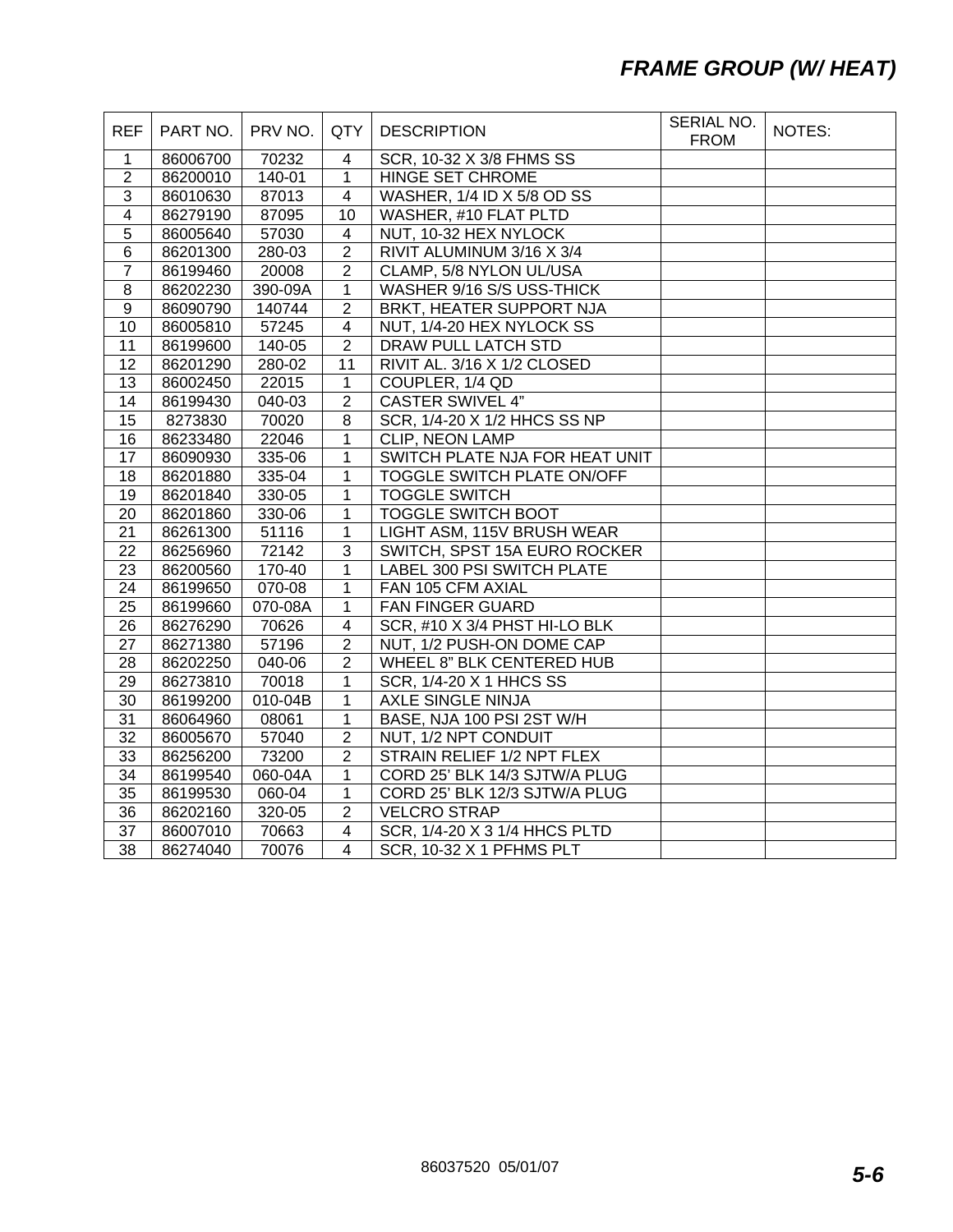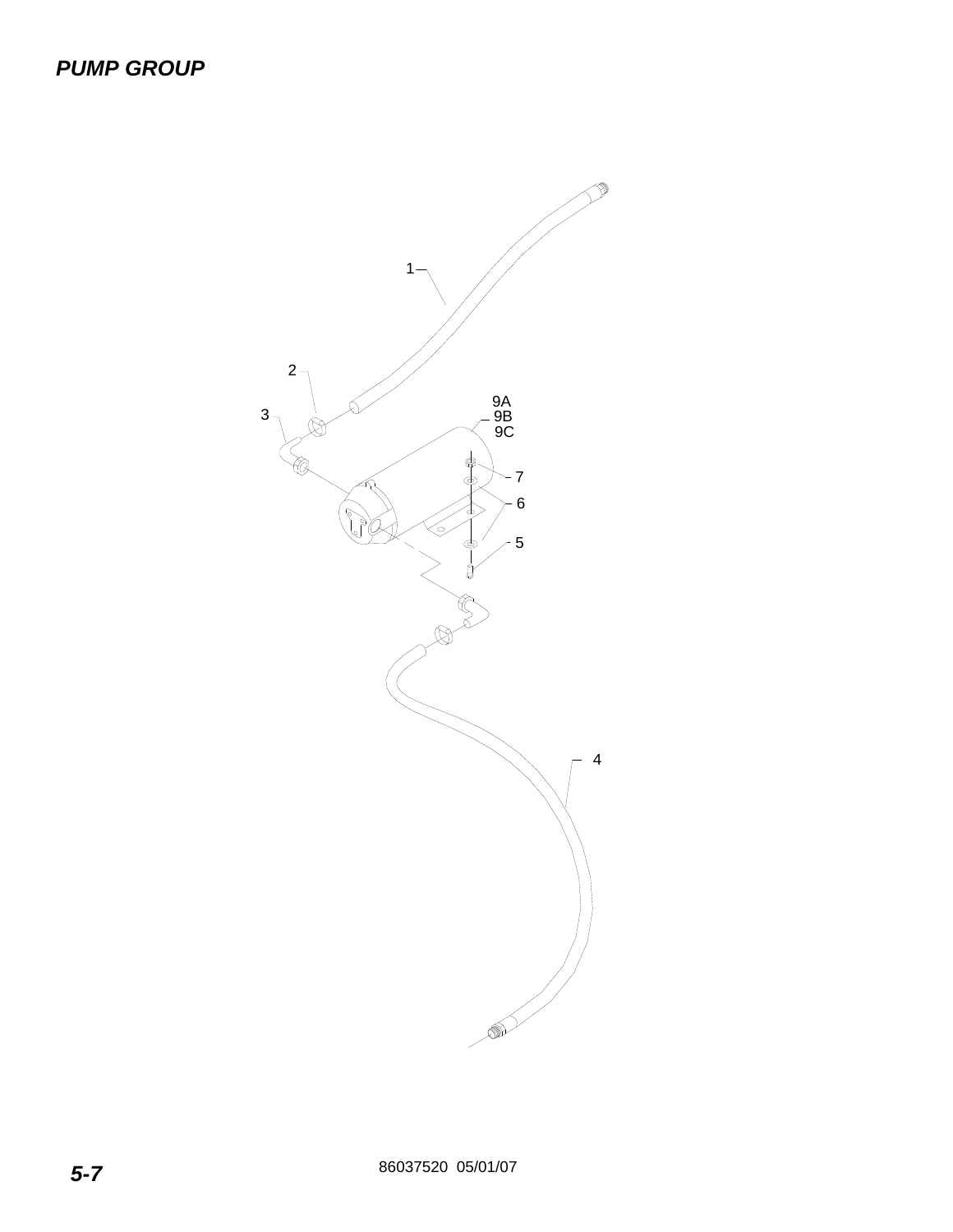## *PUMP GROUP*

| <b>REF</b>     | PART NO. | PRV NO.     | QTY | <b>DESCRIPTION</b>               | SERIAL NO.<br><b>FROM</b> | NOTES:                   |
|----------------|----------|-------------|-----|----------------------------------|---------------------------|--------------------------|
| 1              | 86200090 | 151-35A     |     | HOSE, 22.5 GRY 3/8 1/4 MPT X CUT |                           |                          |
| $\overline{2}$ | 86233150 | 20042       | 2   | CLAMP, 3/8 HOSE (D-SLOT)         |                           |                          |
| 3              | 86001550 | 40043       | 2   | HOSEBARB, 3/8 MPT X 3/8 90D      |                           |                          |
| 4              | 86200100 | 151-35B     |     | HOSE, 14.0 GRY 3/8 1/4 MPT X CUT |                           |                          |
| 5              | 86273820 | 70019       | 2   | SCR, 1/4-20 X 1.25 HHCS SS       |                           |                          |
| 6              | 86010630 | 87013       | 4   | WASHER, 1/4 ID X 5/8 OD SS       |                           |                          |
| 7              | 86005810 | 57245       | 2   | NUT, 1/4-20 HEX NYLOCK SS        |                           |                          |
| 8              |          | <b>OPEN</b> |     |                                  |                           |                          |
| 9Α             | 86201430 | 250-64A     | 1   | SHURFLO 100 PSI PUMP DEMAND      |                           | 411-221MO<br><b>ONLY</b> |
| 9Β             | 86251110 | 65219       | 1   | PUMP, 115V 100PSI BYPASS W/SW    |                           | 411-221MO<br><b>ONLY</b> |
| 9C             | 86161940 | 41-809155   | 1   | PUMP, SHURFLO 150PSI             |                           | 411-22AMO<br><b>ONLY</b> |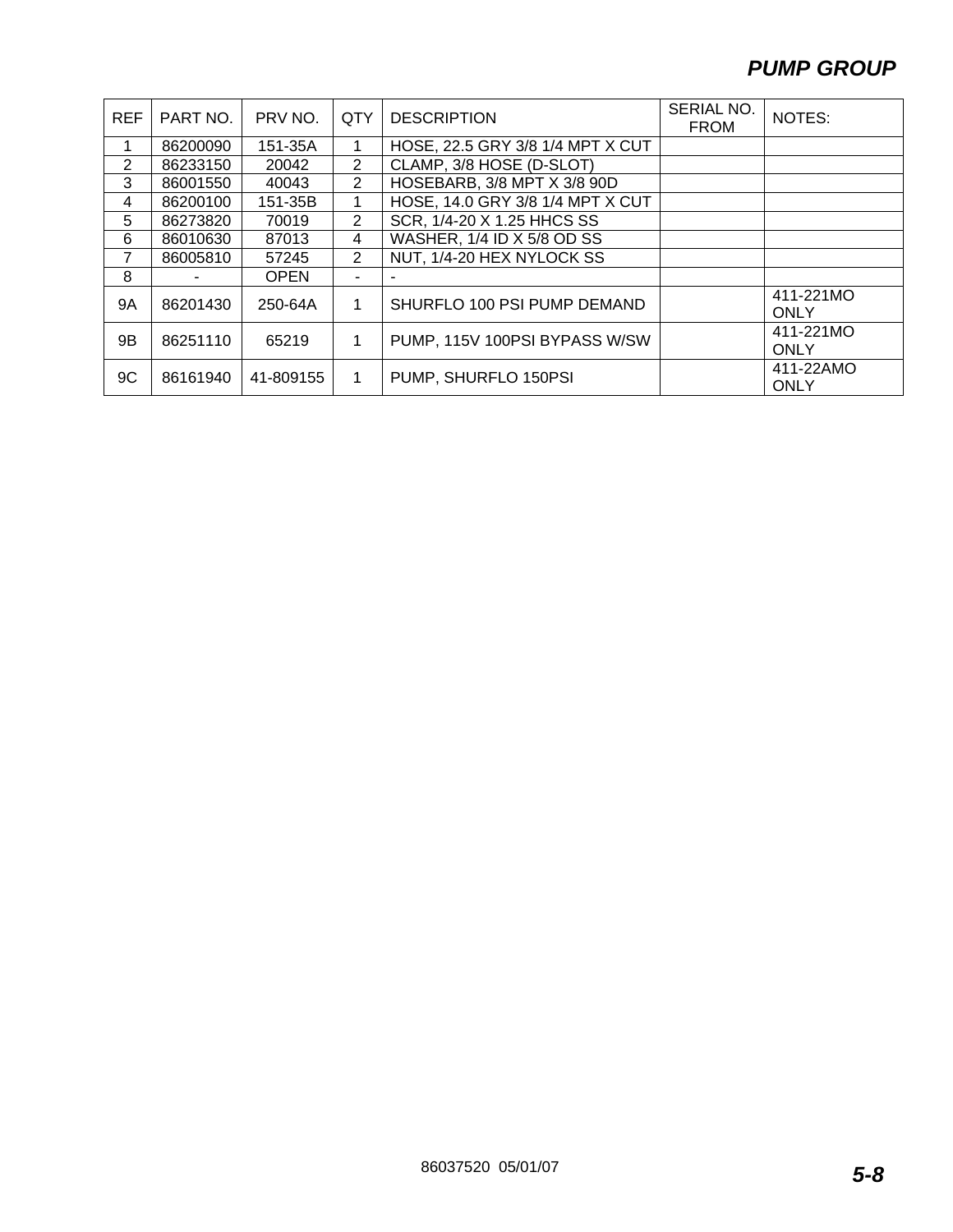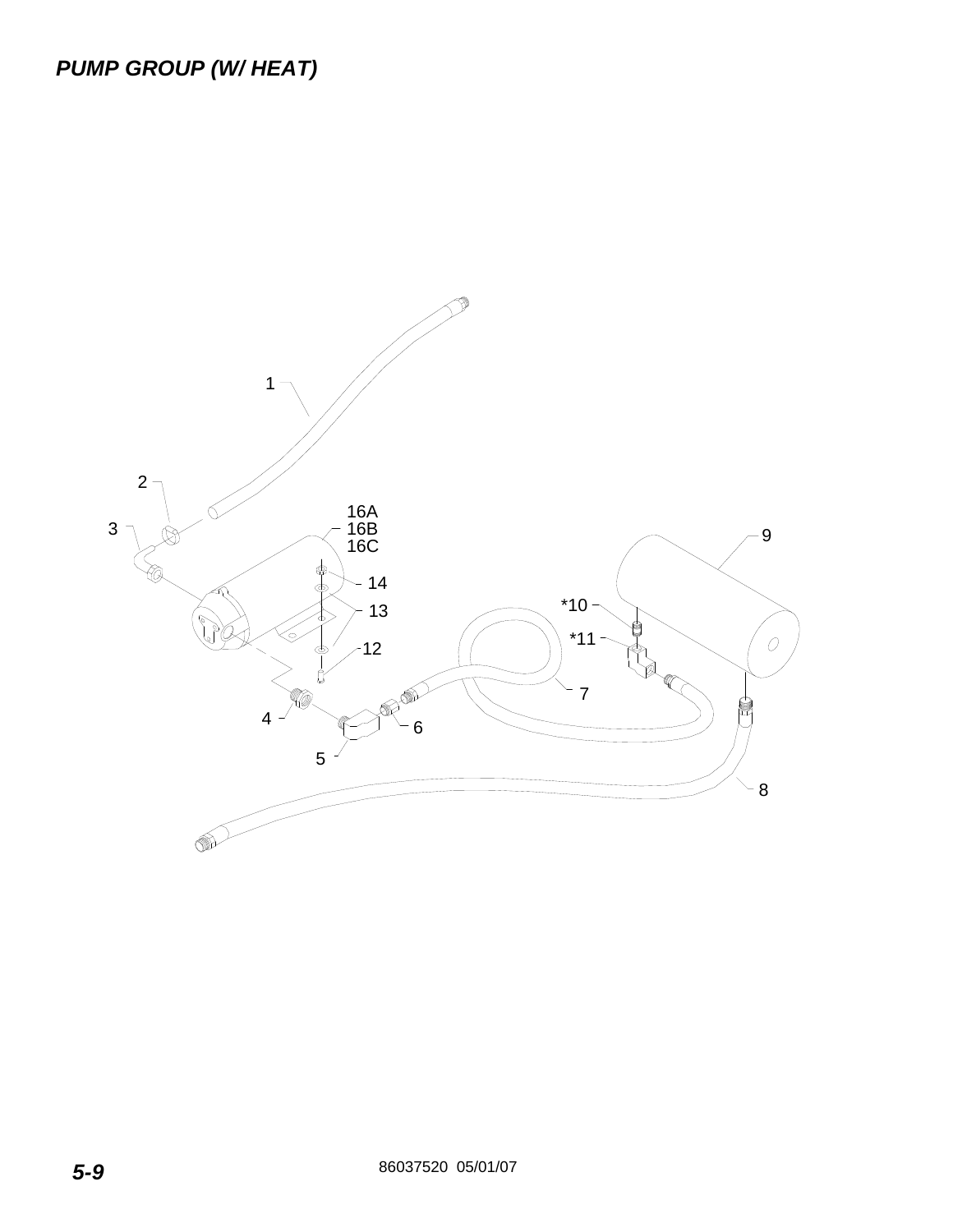## *PUMP AND HEATER GROUP (W/ HEAT)*

| <b>REF</b>       | PART NO. | PRV NO.     | QTY            | <b>DESCRIPTION</b>                   | SERIAL NO.<br><b>FROM</b> | NOTES:                           |
|------------------|----------|-------------|----------------|--------------------------------------|---------------------------|----------------------------------|
| 1                | 86200090 | 151-35A     | 1              | HOSE, 22.5 GRY 3/8 1/4 MPT X CUT     |                           |                                  |
| $\overline{2}$   | 86233150 | 20042       | $\mathbf{1}$   | CLAMP, 3/8 HOSE (D-SLOT)             |                           |                                  |
| 3                | 86001550 | 40043       | 1              | HOSEBARB, 3/8 MPT X 3/8 90D          |                           |                                  |
| 4                | 86197290 | 14076       | 1              | BUSHING, 3/8 MPT X 1/4 FPT HEX       |                           |                                  |
| 5                | 86197360 | 31016       |                | ELBOW, 1/4 NPT STREET                |                           |                                  |
| 6                | 86202130 | 370-44      | 1              | <b>CHECK VALVE</b>                   |                           |                                  |
| $\overline{7}$   | 86200120 | 151-36C     | 1              | HOSE, 60.0 RED 3/8 1/4 MPT X 1/4 MPT |                           |                                  |
| 8                | 86200110 | 151-36B     | $\mathbf{1}$   | HOSE, 28.0 RED 3/8 1/4 MPT X 1/4 MPT |                           |                                  |
| 9                | 86033590 | 41516       | 1              | HEATER ASM, NINJA COMPLT             |                           |                                  |
| 10               | 86005590 | 56014       | 1              | NIPPLE, 1/4 CLOSE                    |                           | *INCLUDED<br>IN ASM              |
| 11               | 86197370 | 31017       | 1              | ELBOW, 1/4 FPT X 1/4 FPT             |                           | *INCLUDED<br>IN ASM              |
| 12 <sub>2</sub>  | 86273820 | 70019       | $\overline{2}$ | SCR, 1/4-20 X 1.25 HHCS SS           |                           |                                  |
| 13               | 86010630 | 87013       | $\overline{4}$ | WASHER, 1/4 ID X 5/8 OD SS           |                           |                                  |
| 14               | 86005810 | 57245       | 2              | NUT, 1/4-20 HEX NYLOCK SS            |                           |                                  |
| 15 <sub>15</sub> |          | <b>OPEN</b> | ÷.             |                                      |                           |                                  |
| 16A              | 86201430 | 250-64A     | $\mathbf{1}$   | SHURFLO 100 PSI PUMP DEMAND          |                           | 411-22IHMO<br><b>ONLY</b>        |
| 16B              | 86251110 | 65219       | $\mathbf{1}$   | PUMP, 115V 100 PSI BYPASS W/SW       |                           | 411-22IHMO<br><b>ONLY</b>        |
| 16C              | 86161940 | 41-809155   | $\mathbf{1}$   | PUMP, SHURFLO 115V 150 PSI           |                           | $411 -$<br>22AHMO<br><b>ONLY</b> |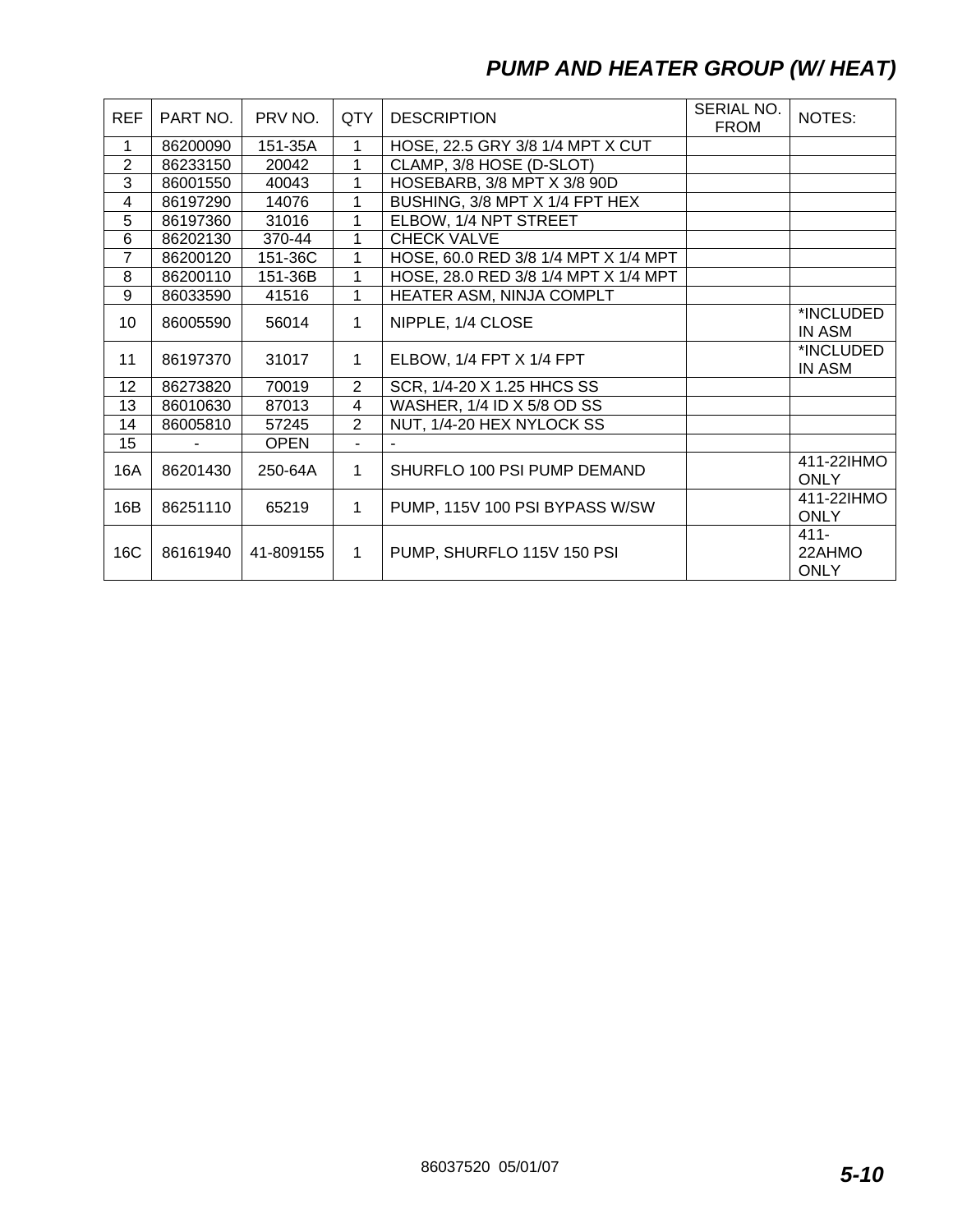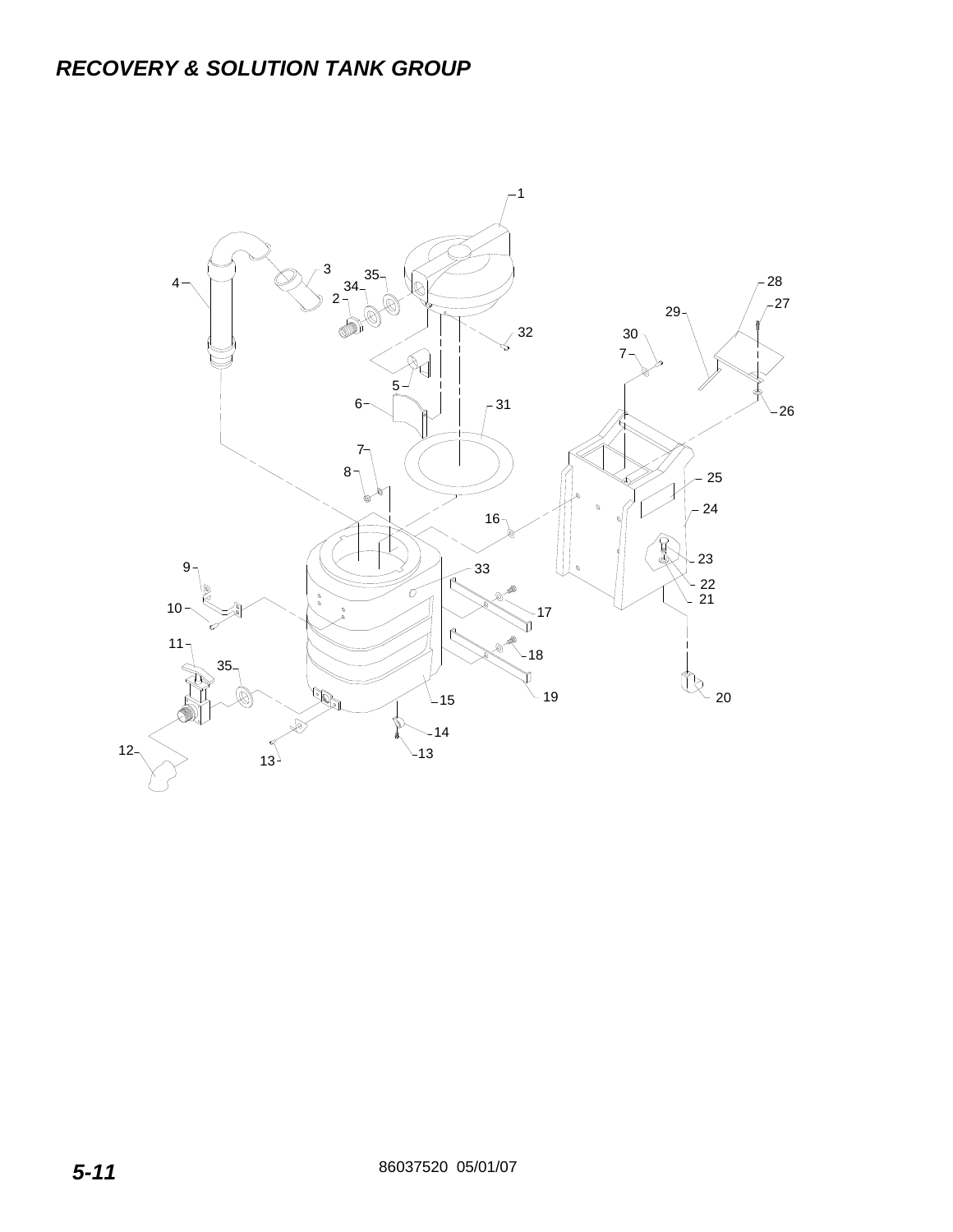## *RECOVERY & SOLUTION TANK GROUP*

| <b>REF</b>              | PART NO. | PRV NO.   | QTY             | <b>DESCRIPTION</b>             | SERIAL NO.<br><b>FROM</b> | NOTES: |
|-------------------------|----------|-----------|-----------------|--------------------------------|---------------------------|--------|
| $\mathbf{1}$            | 86033370 | 51355     | 1               | LID, NJA DLX LT GRY ALL        |                           |        |
| $\overline{2}$          | 86200290 | 260-33    | 1               | HOSEBARB, 1.5MPT X 1.5         |                           |        |
| $\sqrt{3}$              | 86199840 | 090-12A   | 1               | FLOAT CAGE ASSY COMPLETE SLIP  |                           |        |
| $\overline{\mathbf{4}}$ | 86033240 | 090-17    | $\mathbf{1}$    | NINJA STAND PIPE ASSY          |                           |        |
| $\overline{5}$          | 86064760 | 31082     | $\mathbf{1}$    | ELBOW, 1.5FS X 1.5FPT PVC MCHD |                           |        |
| 6                       | 86090850 | 065-42    | $\mathbf{1}$    | FLOOD MACHINE BAFFLE           |                           |        |
| $\overline{7}$          | 86279610 | 87190     | 12 <sub>2</sub> | WASHER, SEAL 5/8 OD NEOPRENE   |                           |        |
| 8                       | 86005810 | 57245     | 6               | NUT, 1/4-20 HEX NYLOCK SS      |                           |        |
| 9                       | 86199970 | 120-08    | 1               | MACHINE HANDLE BRASS/CHROME    |                           |        |
| 10                      | 86006670 | 70201     | $\overline{4}$  | SCR, 1/4-20 X 3/4 FHCS DL      |                           |        |
| 11                      | 86161460 | 15-808123 | 1               | DUMP VALVE, 2"                 |                           |        |
| 12                      | 86161470 | 11-800444 | $\mathbf{1}$    | ELBOW, 2" 45D PVC SCH40        |                           |        |
| 13                      | 86007050 | 70683     | $\overline{5}$  | SCR, 10-32 X 3/8 PPHMS SS NP   |                           |        |
| 14                      | 86198460 | 20008     | 1               | CLAMP, 5/8 NYLON UL/USA        |                           |        |
| 15                      | 86033410 | 75330     | $\mathbf{1}$    | TANK, RECVRY NJA ALL           |                           |        |
| 16                      | 86237510 | 35182     | 6               | <b>GASKET, FRAME</b>           |                           |        |
| 17                      | 86010630 | 87013     | $\overline{2}$  | WASHER, 1/4 ID X 5/8 OD SS     |                           |        |
| 18                      | 86273830 | 70020     | $\overline{2}$  | SCR, 1/4-20 X 1/2 HHCS SS NP   |                           |        |
| 19                      | 86090770 | 065-37    | $\overline{2}$  | BRKT, RECOVERY BUCKET NINJA    |                           |        |
| 20                      | 86199630 | 030-13    | $\mathbf{1}$    | ELBOW, 45 DEGREE 1/4 FPT       |                           |        |
| 21                      | 86090230 | 87015     | 1               | WASHER, 9/16 ID X 1.06 OD SS   |                           |        |
| 22                      | 86247680 | 56015     | $\mathbf{1}$    | NIPPLE, 1/4 HEX                |                           |        |
| 23                      | 86201590 | 290-08    | 1               | SOL SCREEN (ACORN) W/RUB BASE  |                           |        |
| 24                      | 86033490 | 75345     | $\mathbf{1}$    | TANK, SLTN NJA 100 PSI ALL     |                           |        |
| 25                      | 86200580 | 500341    | $\overline{2}$  | LABEL, NINJA MAIN              |                           |        |
| 26                      | 86010690 | 87068     | $\overline{3}$  | WASHER, 1/8 RIVET BACKUP       |                           |        |
| 27                      | 86201280 | 280-01    | $\overline{3}$  | RIVET AL. 1/8 X 1/2            |                           |        |
| 28                      | 86200730 | 065-03C   | $\mathbf{1}$    | SOLUTION COVER NINJA DELUXE    |                           |        |
| 29                      | 86198530 | 99809     | $5"$            | FOAM TAPE, 1/8T X 3/4 1SDA     |                           |        |
| 30                      | 86273820 | 70019     | 6               | SCR, 1/4-20 X 1.25 HHCS SS     |                           |        |
| 31                      | 86199900 | 110-26A   | $\mathbf{1}$    | <b>GASKET NINJA LID</b>        |                           |        |
| 32                      | 86201290 | 280-02    | $\overline{2}$  | RIVET AL. 3/16 X 1/2 CLOSED    |                           |        |
| 33                      | 86272730 | 66017     | $\mathbf{1}$    | PLUG, 1/4 BRASS PIPE           |                           |        |
| 34                      | 86090320 | 87257     | $\mathbf{1}$    | <b>WASHER, HOSEBARB</b>        |                           |        |
| $\overline{35}$         | 86237770 | 35256     | $\overline{2}$  | GASKET, DUMP VALVE             |                           |        |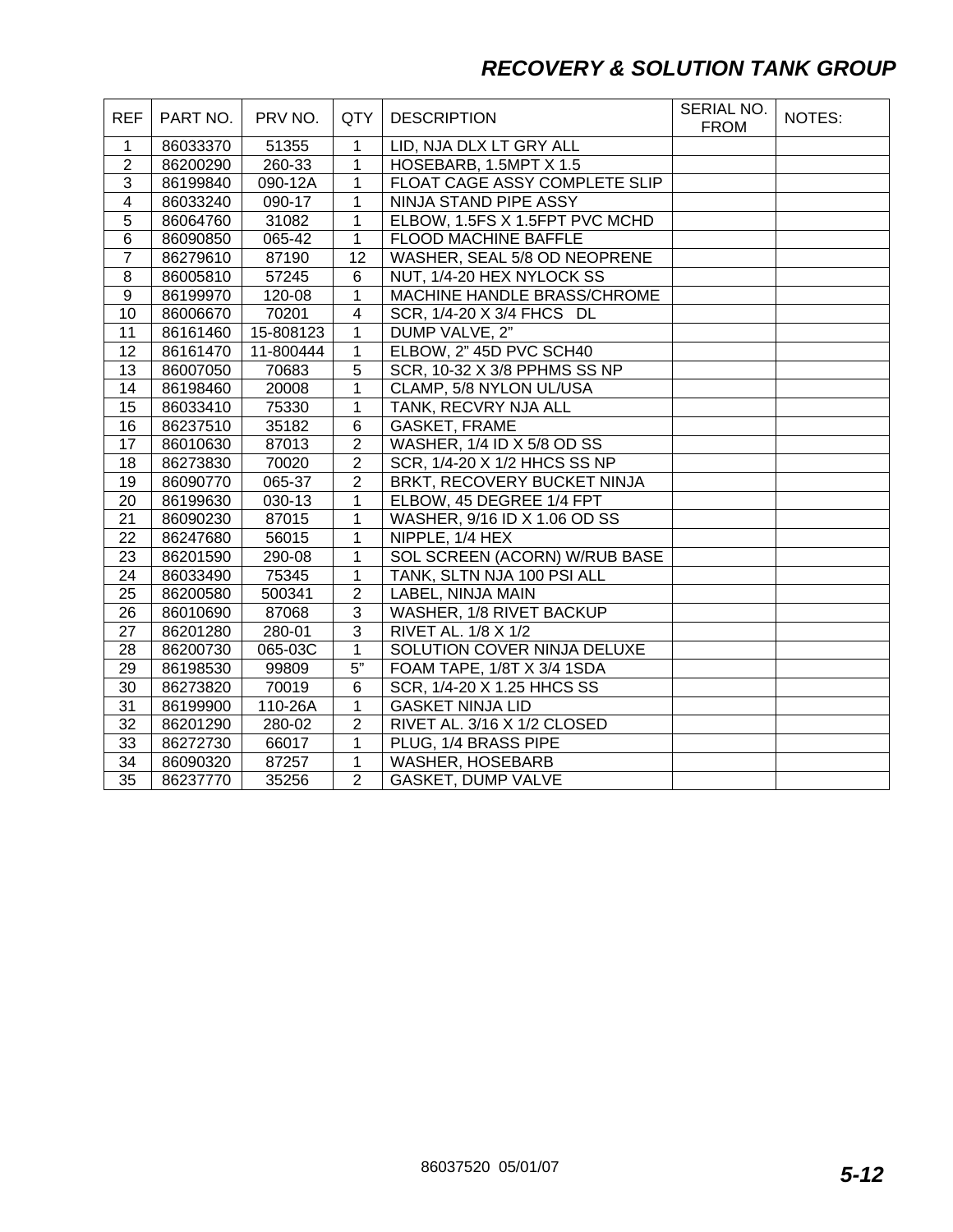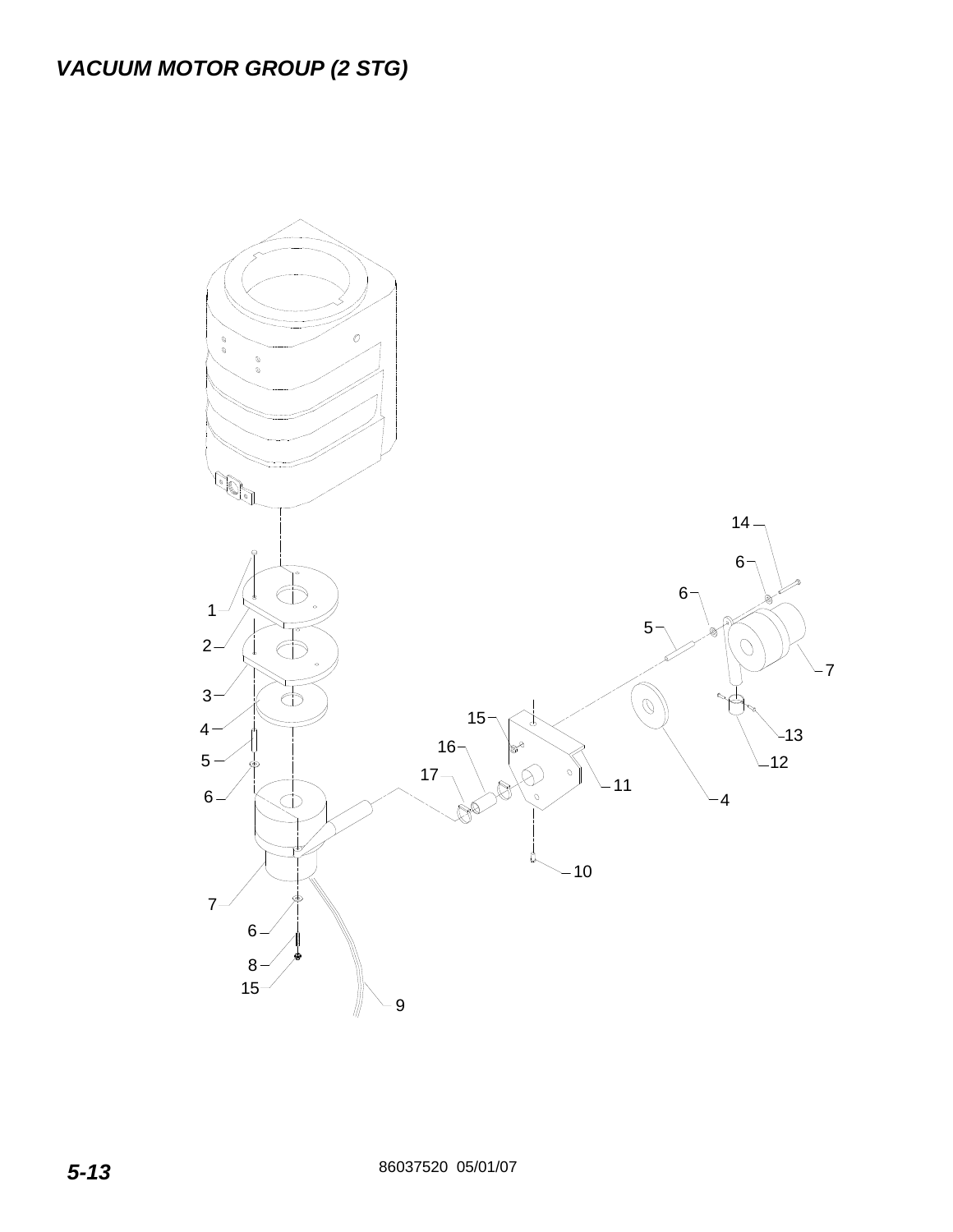## *VACUUM MOTOR GROUP (2 STG)*

| <b>REF</b>       | PART NO. | PRV NO. | QTY            | <b>DESCRIPTION</b>               | SERIAL NO.<br><b>FROM</b> | NOTES:           |
|------------------|----------|---------|----------------|----------------------------------|---------------------------|------------------|
| 1                | 86201510 | 390-26  | 3              | SPACER NYLON 1/4ID X 1/2OD       |                           |                  |
| $\overline{2}$   | 86199910 | 110-26B | 1              | <b>GASKET, VAC BRACKET</b>       |                           | <b>WAS 35168</b> |
| 3                | 86090960 | 360-23A | 1              | PLATE, VAC                       |                           |                  |
| 4                | 86003760 | 35166   | $\overline{2}$ | <b>GASKET, VAC MTR</b>           |                           |                  |
| 5                | 86201970 | 065-92  | 6              | VAC SPACER 2 1/4 II STAGE        |                           |                  |
| 6                | 86010630 | 87013   | 12             | WASHER, 1/4ID X 5/8OD SS         |                           |                  |
| 7                | 86202040 | 360-04A | $\overline{2}$ | VACUUM 110V TWO STAGE 116392-0   |                           |                  |
| 8                | 86256490 | 70814   | 3              | STUD, 1/4-20 X 4.5 SS            |                           |                  |
| 9                | 86134400 | 99656   | 1              | DUCT, 5/8 ID SPLIT FLEX          |                           |                  |
| 10               | 86244460 | 70205   |                | SCR, 1/4-20 X 3/8 HHCS PLT DL    |                           |                  |
| 11               | 86090950 | 360-23  | 1              | PLATE ASM, REAR VAC              |                           |                  |
| 12               | 86091230 | 78463   | 1              | TUBE, VAC EXHAUST 2.5" LONG      |                           |                  |
| 13               | 86201280 | 280-01  | $\overline{2}$ | RIVET AL. 1/8 X 1/2              |                           |                  |
| 14               | 86007010 | 70663   | 3              | SCR, 1/4-20 X 3-1/4 HHCS PLT     |                           |                  |
| 15 <sup>15</sup> | 86005810 | 57245   | 6              | NUT, 1/4-20 HEX NYLOCK SS        |                           |                  |
| 16               | 86063170 | 39566   |                | HOSE, VAC EXHAUST 2"ID X 2" LONG |                           |                  |
| 17               | 86233430 | 81431   | $\overline{2}$ | CLAMP, 2.50" WORM GEAR           |                           |                  |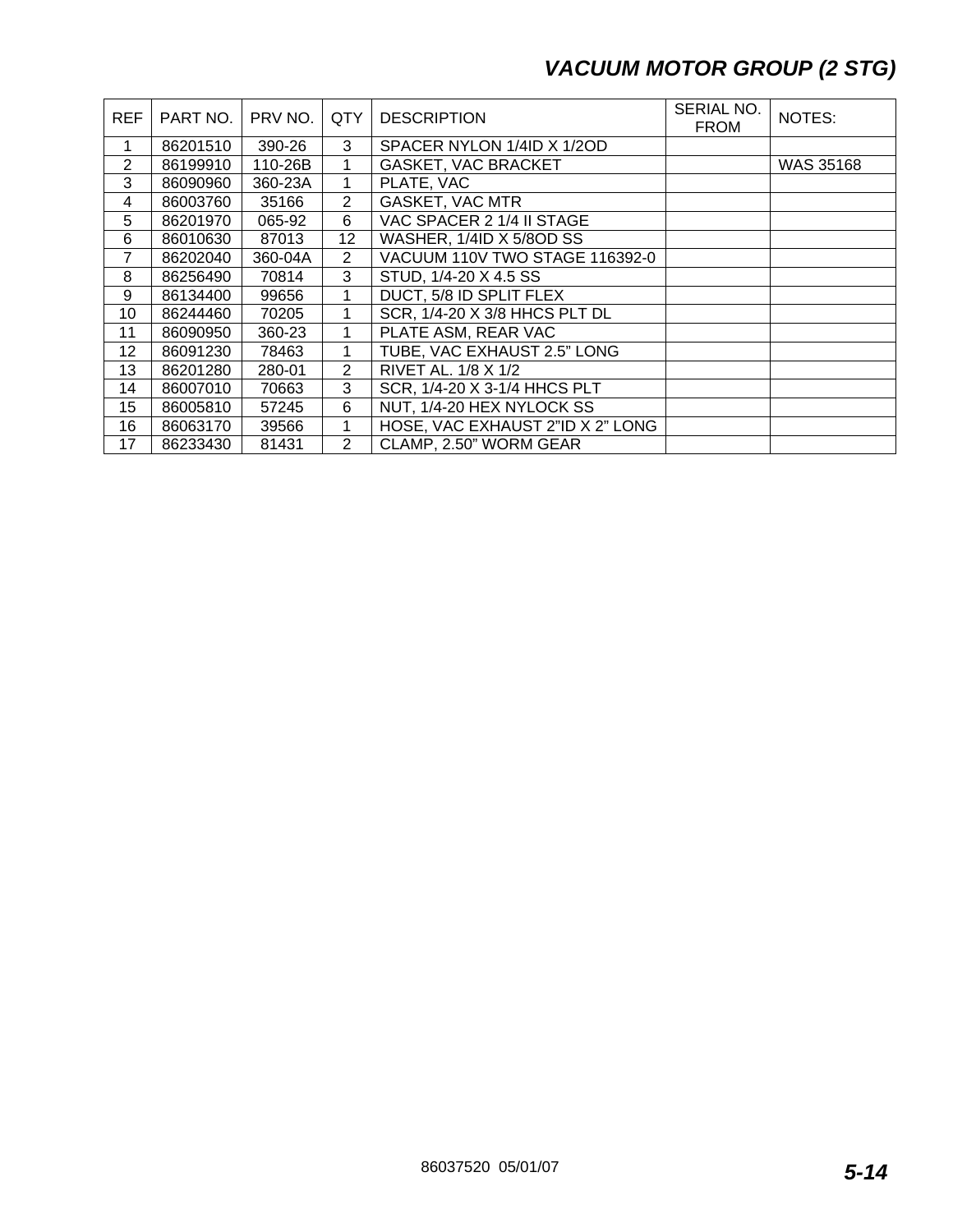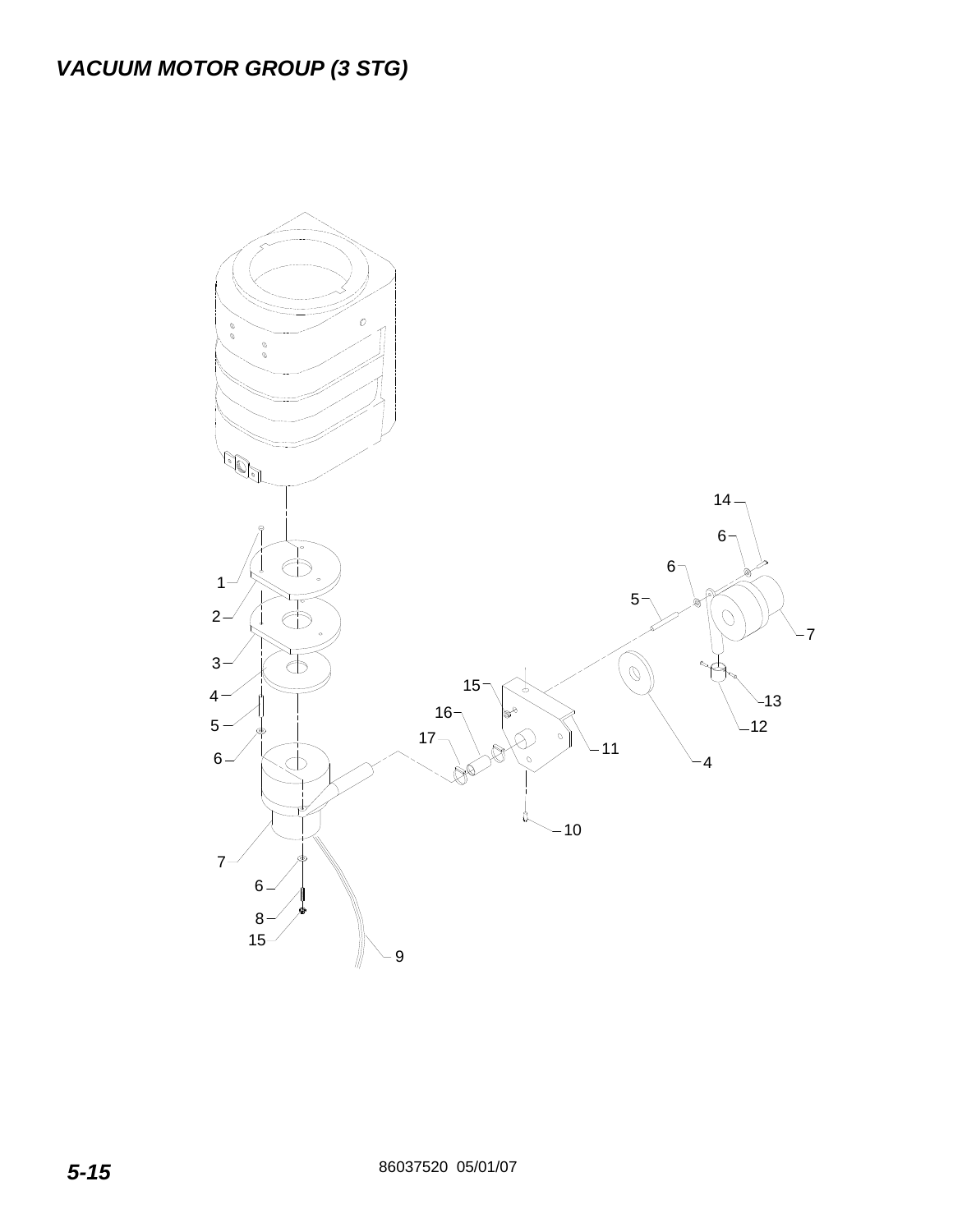## *VACUUM MOTOR GROUP (3 STG)*

| <b>REF</b>     | PART NO. | PRV NO. | QTY                      | <b>DESCRIPTION</b>               | SERIAL NO.<br><b>FROM</b> | NOTES:       |
|----------------|----------|---------|--------------------------|----------------------------------|---------------------------|--------------|
| 1              | 86201510 | 390-26  | 3                        | SPACER NYLON 1/4ID X 1/2OD       |                           |              |
| $\overline{2}$ | 86199910 | 110-26B |                          | <b>GASKET, VAC BRACKET</b>       |                           | WAS 35168    |
| 3              | 86090960 | 360-23A | 1                        | PLATE, VAC                       |                           |              |
| 4              | 86003760 | 35166   | $\overline{2}$           | <b>GASKET, VAC MTR</b>           |                           |              |
| 5              | 86201950 | 065-24E | 6                        | VAC SPACER 3-1/8                 |                           |              |
| 6              | 86020630 | 87013   | 12                       | WASHER, 1/4ID X 5/8OD SS         |                           |              |
| 7              | 86258420 | 53130   | $\overline{2}$           | VAC MOTOR, 120V 5.7 3ST W/O TB   | $\star$                   |              |
| ۰.             | 86135320 | 140687  | $\overline{\phantom{0}}$ | BRUSH SET, 120V VAC WINDSOR      | $\star$                   | SERVICE ONLY |
|                | 86135310 | 140676  | ÷,                       | BRUSH SET, 120V 3ST VAC AMETEK   |                           | SERVICE ONLY |
| 8              | 86226880 | 70858   | 3                        | STUD, 1/4-20 X 5 SS              |                           |              |
| 9              | 86134400 | 99656   | 1                        | DUCT, 5/8 ID SPLIT FLEX          |                           |              |
| 10             | 86274460 | 70205   |                          | SCR, 1/4-20 X 3/8 HHCS PLT DL    |                           |              |
| 11             | 86090940 | 360-22  |                          | PLATE ASM, REAR VAC 3 STG        |                           |              |
| 12             | 86091230 | 78463   | 1                        | TUBE, VAC EXHAUST 2.5" LONG      |                           |              |
| 13             | 86201280 | 280-01  | $\overline{2}$           | RIVET AL. 1/8 X 1/2              |                           |              |
| 14             | 86276720 | 70718   | 3                        | SCR, 1/4-20 X 4.25 HHCS PLTD     |                           |              |
| 15             | 86008510 | 57245   | 6                        | NUT, 1/4-20 HEX NYLOCK SS        |                           |              |
| 16             | 86013170 | 39566   |                          | HOSE, VAC EXHAUST 2"ID X 2" LONG |                           |              |
| 17             | 86002380 | 20046   | $\overline{2}$           | CLAMP, 2.25" WORM GEAR           |                           |              |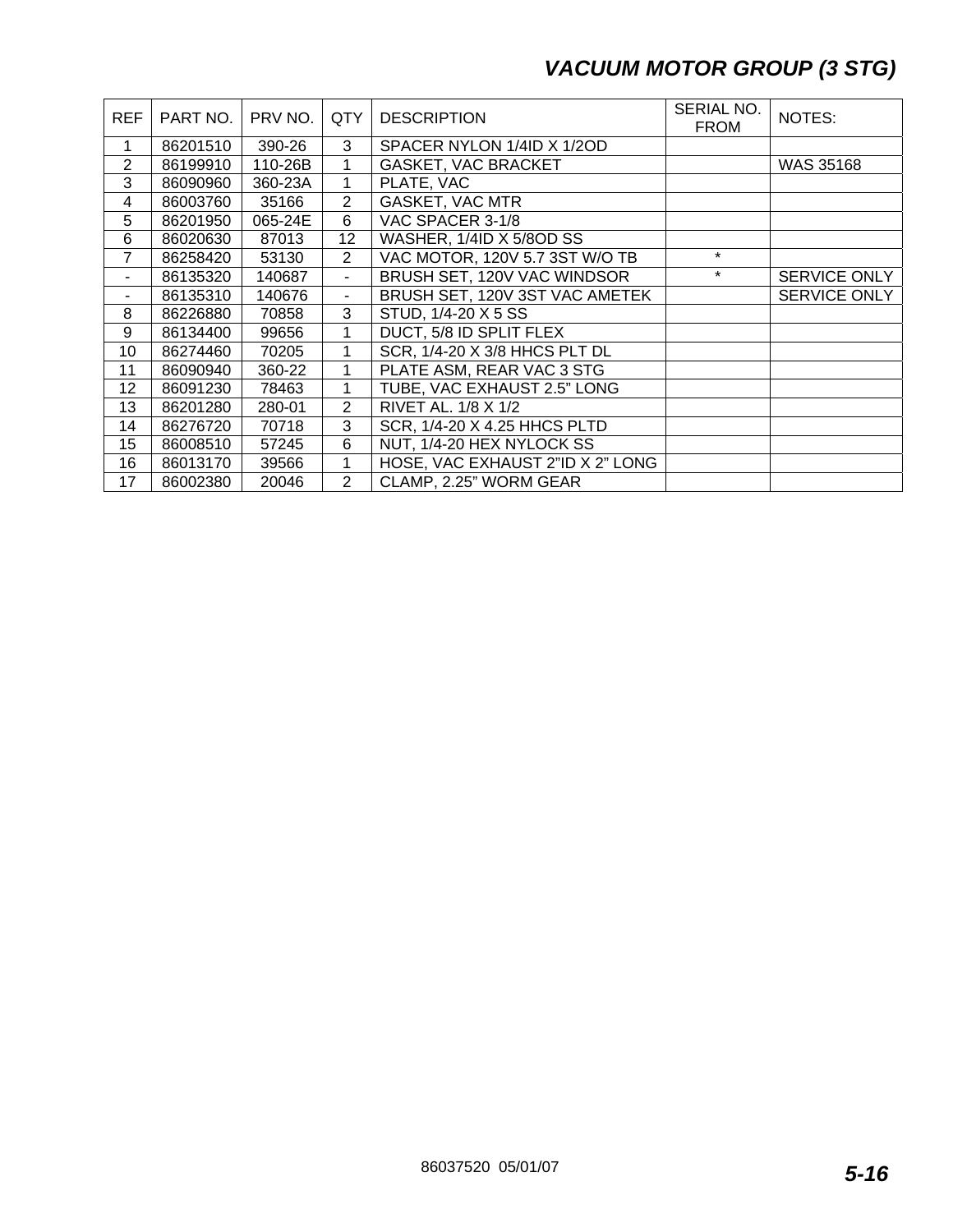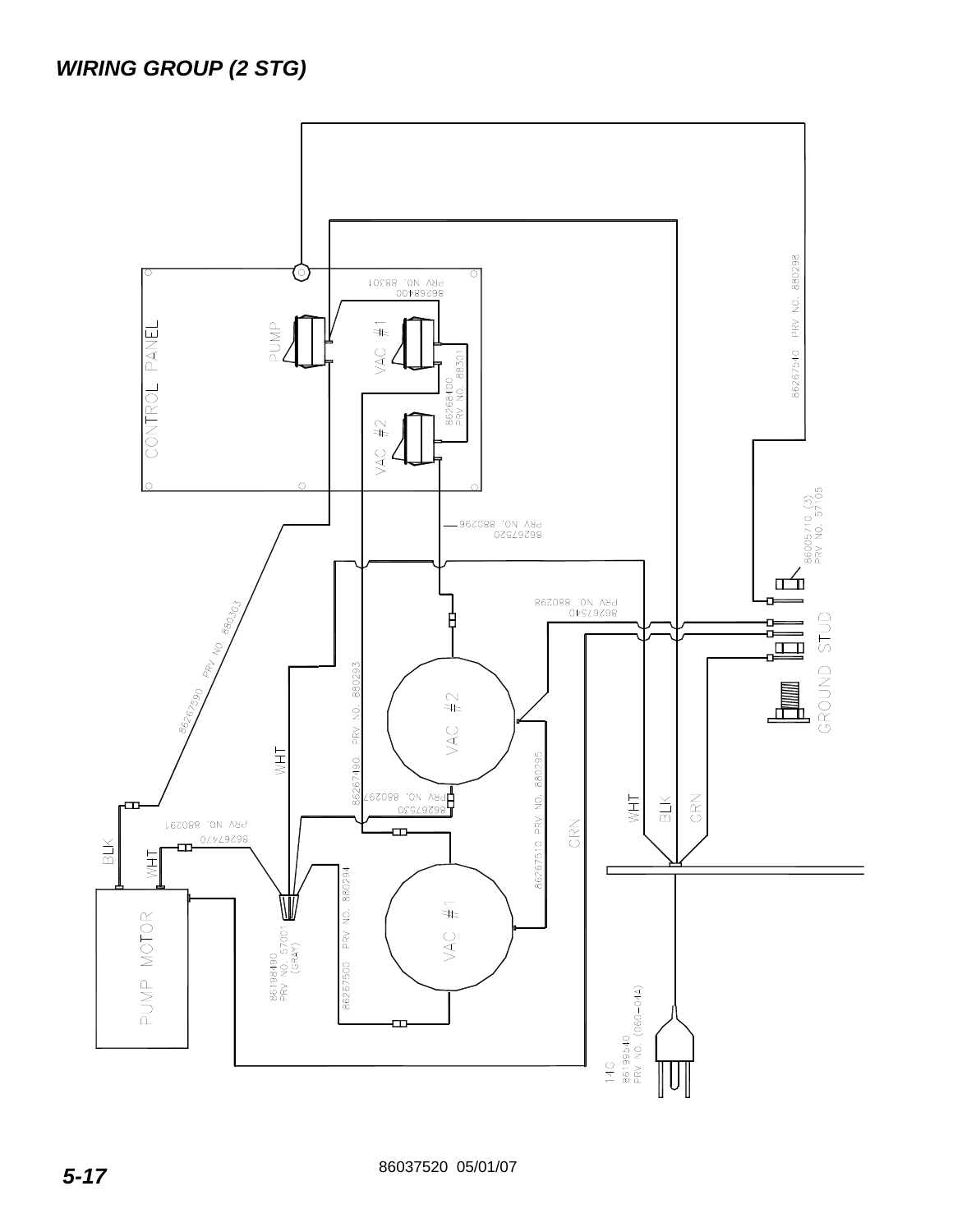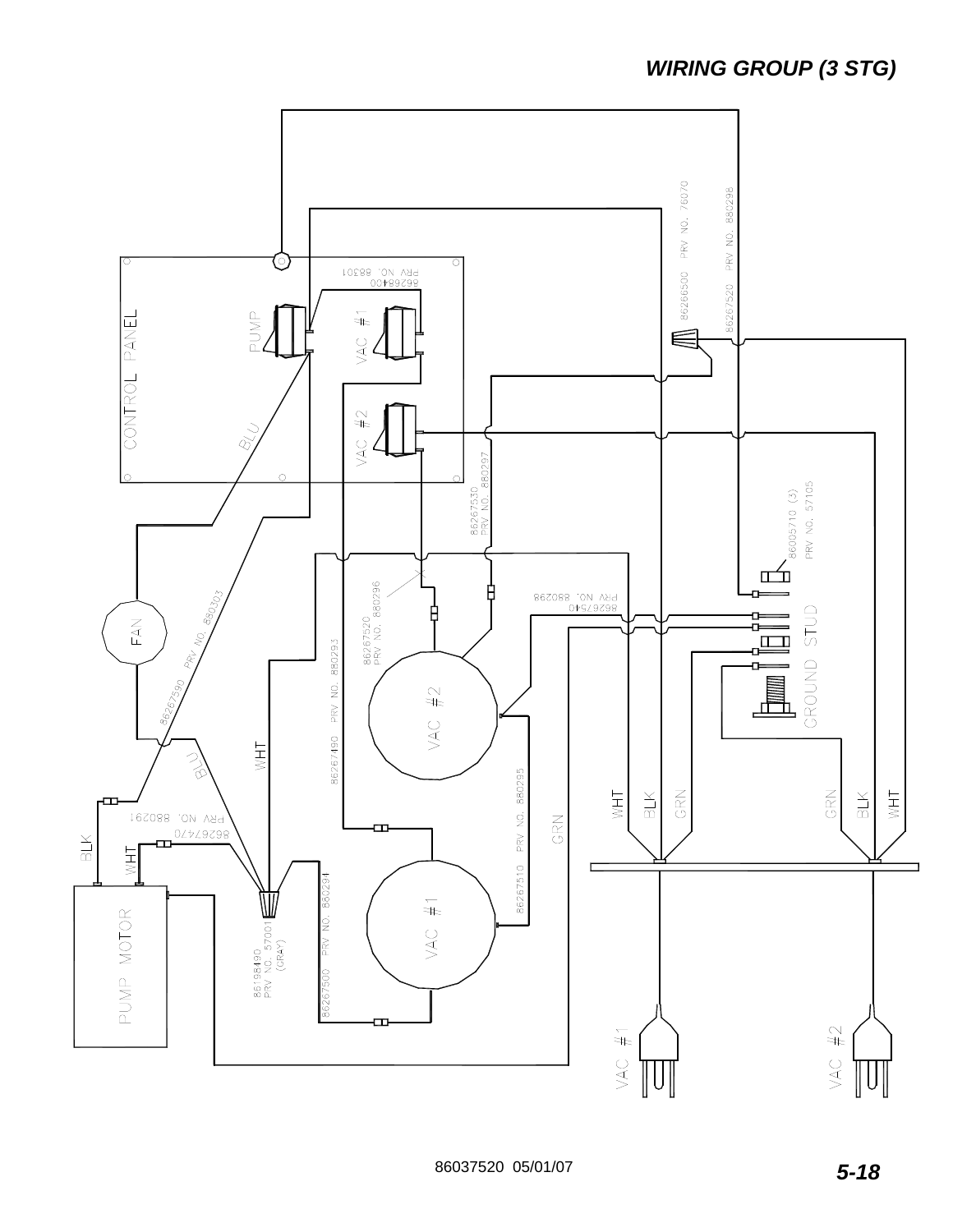## *WIRING GROUP (W/ HEAT)*